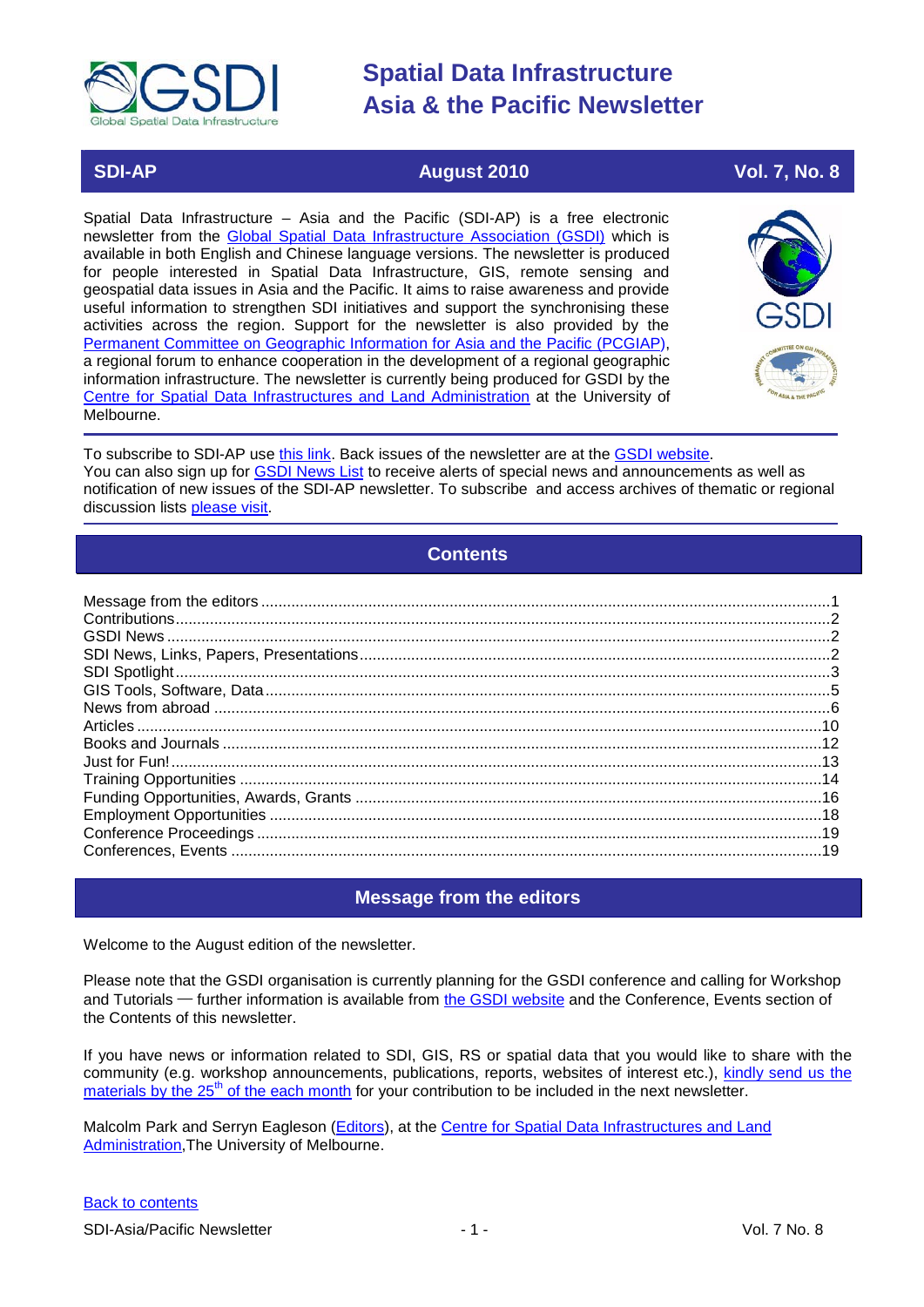

### **Contributions**

<span id="page-1-0"></span>Thank you to the following people and organisations for their contributions to this issue: Paul Box, Kate Lance, and Baek Wonkug for news feeds, Jeremy Shen and Jeremy Huang for the Chinese translation as well as Shivani Lal, GIS Development, Asia Surveying Mapping Magazine for directly contributing to the newsletter.

#### <span id="page-1-1"></span>[Back to contents](#page-0-0)

### **GSDI News**

#### **[GSDI Small Grants Program Recipients](http://www.gsdi.org/node/268)**

The 2009-10 GSDI Small Grants call for proposals was issued in August of 2009 resulting in 52 proposals -- of which, 32 were accepted and referred to regional review committees for their evaluation and recommendations. It is with pleasure that the GSDI announces the following winners of the 2009-10 GSDI Small Grants in the Asia Pacific region.

• Philippines - Assessing the SDI needs of NGOs in the Philippines: Non-profit groups as stakeholders in spatial data infrastructure

Primary Contact: TAO-Pilipinas, Inc, Quezon City, Philippines

• Timor Leste - Build the future of Timor-Leste with Maps

Primary Contact: National Directorate of Land and Property and Cadastral Services, Ministry of Justice, Timor-Leste

#### <span id="page-1-2"></span>**Contact Info: [<astevens@gsdi.org>](mailto:astevens@gsdi.org)**

### **SDI News, Links, Papers, Presentations**

#### **Spatial Data Infrastructures - [Challenges and Opportunities](http://www.directionsmag.com/article.php?article_id=3555)**

This is the second in a series of articles which explores spatial data infrastructures (SDIs).

The article discusses a number of the key challenges for SDIs including how to evolve to incorporate new technologies; how to deal with the question of differing quality of data such as authorative data and data generated by crowdsourcing, volunteer networks etc.; how to expand SDI concepts into the practices of business and smaller units of government; and how to put in place the policy, financing and governance mechanisms that will promote and sustain SDIs over time.

[Source: Directions Magazine](http://www.directionsmag.com/article.php?article_id=3555)

#### **Korea - [Establishment of National Spatial Data Infrastructure](http://www.ngi.go.kr/eng/project/geodesy0202.do)**

"Establishment of National Spatial Data Infrastructure, a structured information system which includes land, natural resources, living environment, and other facilities based on digital maps" Establishing framework data. Provide a database designed from core geospatial information system that can be commonly used in the national GIS project.

Source: [Asian Surveying & Mapping](http://asmmag.com/news/korea-establishment-of-national-spatial-data-infrastructure) and National Geographic Information Institute (Korea)

#### **UN agency opens up access to largest database of hunger statistics**

Free access to FAO database contributes to sustainable development

9 July 2010 – The world's largest and most comprehensive database on food, agriculture and hunger is now open to the public, free of charge, the United Nations Food and Agriculture Organization (**[FAO](http://www.fao.org/)**) announced today. Previously, it was possible to download a limited amount of information from **[FAOSTAT](http://faostat.fao.org/)**, but access to large amounts of data required a paid annual subscription. The database contains over one million data points covering more than 200 countries and territories.

Source: [United Nations News Centre](http://www.un.org/apps/news/story.asp?NewsID=35281&Cr=hung&Cr1=)

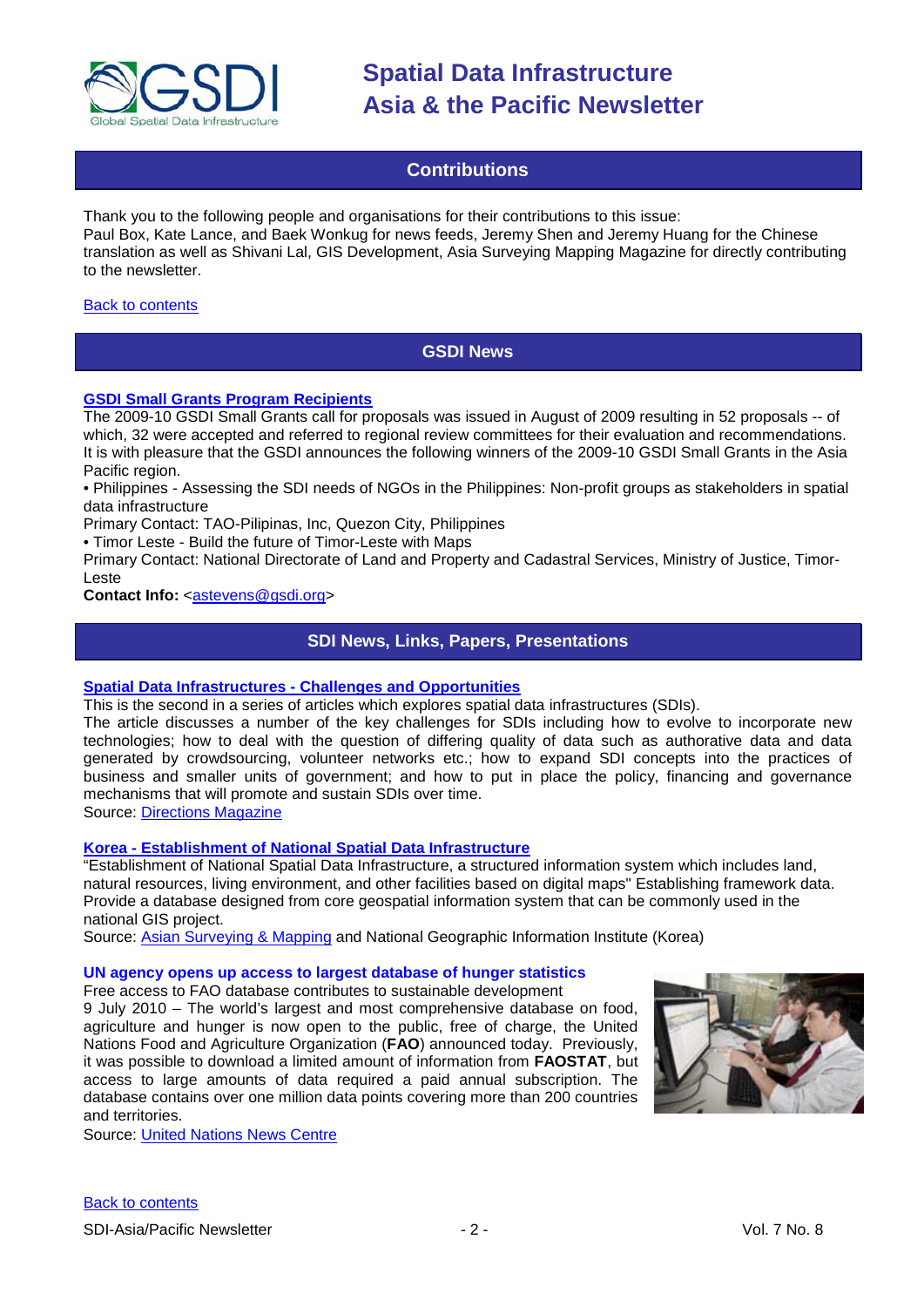

#### **[Geospatial Act needed for creating database in Malaysia](http://beta.gisdevelopment.net/index.php?option=com_content&view=article&id=17865%3Ageospatial-act-for-creating-database-in-malaysia&catid=78%3Amiscellaneous-policy&Itemid=1)**

The Natural Resource and Environment Ministry, Malaysia, is drafting a Geospatial Act to create a sophisticated and accessible geospatial database. The geospatial database would comprise geographical information presently owned by agencies, departments and the various states, according to Minister Datuk Seri Douglas Unggah Embas

Source: GIS Development & [MySinchew.com](http://www.mysinchew.com/node/40995)

#### **[Community Remote Sensing Emerges](http://asmmag.com/features/community-remote-sensing-emerges)**

The growing need for earth observation, and the limited reach of government-sponsored earth observing satellites and systems, has given rise to a rapidly emerging new field of community remote sensing. This new field combines remote sensing with citizen science, social networks, and crowd-sourcing to enhance the data obtained from traditional sources. It includes the collection, calibration, analysis, communication, or application of remotely sensed information by these community means.

Source: Asian Surveying & Mapping

#### **Spatial Metadata - [Standards and All that Stuff](http://asmmag.com/news/spatial-metadata-standards-and-all-the-stuff)**

Metadata provides details about spatial data that increases the value of the data. One does not simply look at metadata and boldly state, "that one is valuable and the other is not." To realise and experience the value of metadata users may not even know they are using it. The importance of metadata is not something we talk about often, instead, attention is more likely turned toward the technical side of things. How can we improve interest in building better metadata?

Source: Asian Surveying & Mapping

#### **[Hindu Kush-Himalayan countries will use a global platform to share biodiversity data](http://www.icimod.org/?page=1146)**

Some twenty-five representatives from the eight countries of the Hindu Kush-Himalayan region were meeting in Kathmandu from 14 to 18 June to discuss Open access to and publishing of mountain biodiversity data from the Hindu-Kush Himalayan region. The representatives, from Afghanistan, Bangladesh, Bhutan, China, India, Myanmar, Nepal, and Pakistan have been brought together in a workshop jointly organised by ICIMOD in collaboration with the Global Biodiversity Information Facility (GBIF) and the Global Mountain Biodiversity Assessment (GMBA).

Source: Kate Lance

#### **[Centre for Spatial Law and Policy starts operations](http://www.prweb.com/releases/2010/06/prweb4189194.htm)**

Source: [GIS development](http://beta.gisdevelopment.net/index.php?option=com_content&view=article&id=17866%3Acentre-for-spatial-law-and-policy-starts-operations&catid=78%3Amiscellaneous-policy&Itemid=1) & PRweb.com news release

#### **[Geospatial Technology \(GT\) course introduced into Indian secondary schools](http://www.indianexpress.com/news/Sibal-bats-for-democracy-in-classrooms/648753)**

As part of the certification scheme in India, Central Board of Secondary Education students will have to compulsorily pass two modules of geospatial technology (GT) in class XI and XII. So far 19 schools have added the GT classes.

Source: Directions Magazine [Education Tidbits](http://apb.directionsmag.com/archives/8303-Education-Tidbits.html) & Indian Express

#### <span id="page-2-0"></span>**[Back to contents](#page-0-0)**

### **SDI Spotlight**

This month the *Spotlight* feature is contributed by [Muyiwa Agunbiade,](http://www.csdila.unimelb.edu.au/people/rteam/Muyiwa.html) PhD candidate in the University of Melbourne's [CSDILA.](http://www.csdila.unimelb.edu.au/) His research topic is "Land Administration and the Incidence of Slum Formation in Lagos."

#### **Land Administration for Housing Production in the context of SDI**

It is apparent that city populations are increasing rapidly and will continue to do so over the next century. The rapid growth is placing resource pressure on land and invariably the demand for housing cannot be met. This is despite efforts from the homeless, developers, investors and government to enable housing production. This situation is manifested in the form of sprawl development of different forms at the fringes and inadequate housing and services at the city centres. Consequently, it could be inferred that current land administration systems do not adequately facilitate housing production that reflects the needs of the population.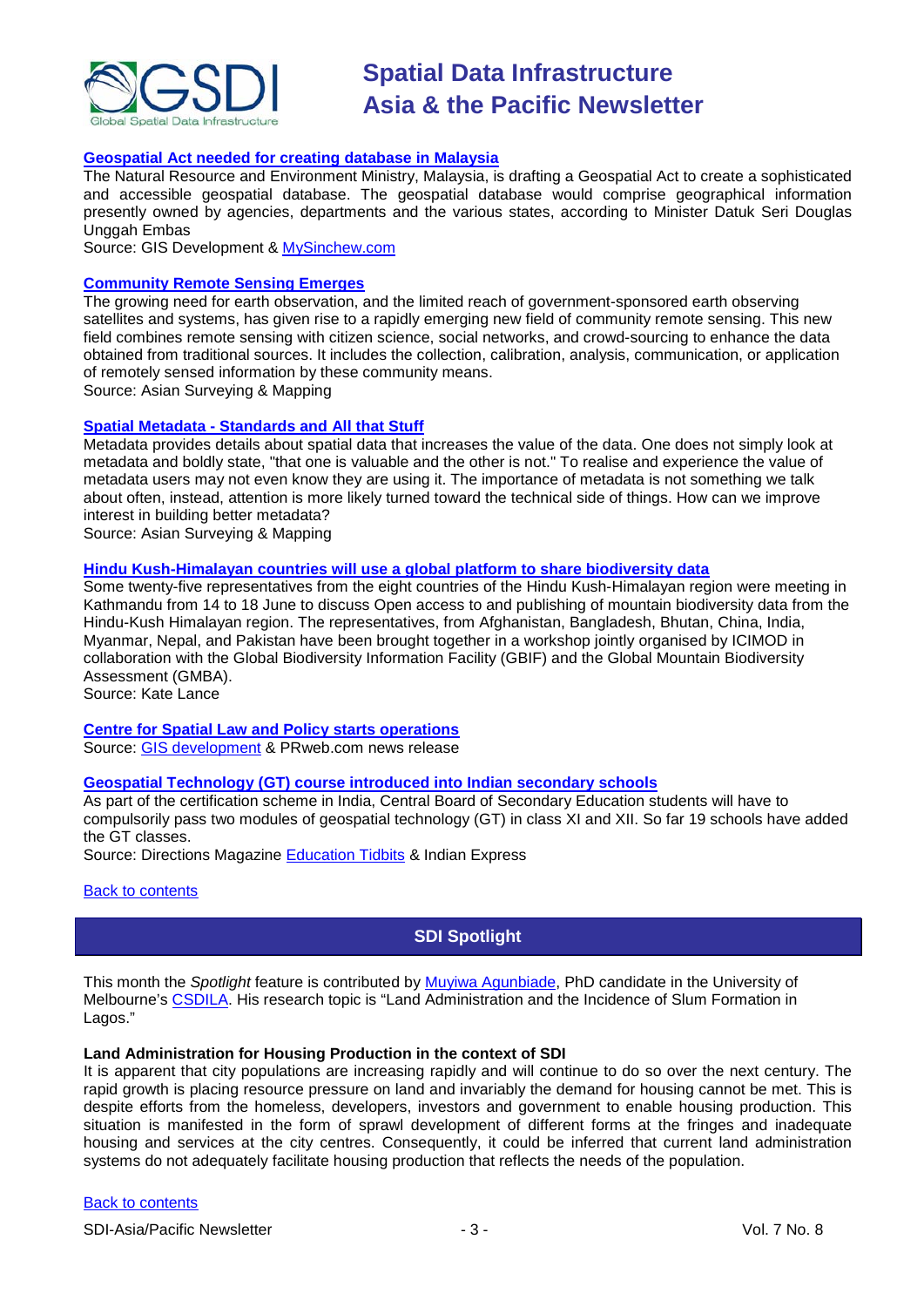

Housing production involves the processes and [methods](http://www.businessdictionary.com/definition/method.html) employed to construct or [transform](http://www.businessdictionary.com/definition/transformation.html) [tangible](http://www.businessdictionary.com/definition/tangible.html) [inputs](http://www.businessdictionary.com/definition/inputs.html) (building materials and land) [intangible](http://www.businessdictionary.com/definition/intangible.html) inputs (policy, [ideas,](http://www.businessdictionary.com/definition/idea.html) [information,](http://www.businessdictionary.com/definition/information.html) [know how\)](http://www.businessdictionary.com/definition/know-how.html) into dwelling units. The major housing production factors, in this regard include land, labour, capital and building materials. Land as one of the major production factors is essentially indispensable and its administration is thus crucial for adequate housing production. However, land administration systems are not an end but rather are tools to facilitate adequate housing, food security, wealth creation, and environmental management in the face of ever increasing population.

To adequately facilitate housing production requires an understanding of how land administration functions (land tenure, land value, land use and land development) and housing production factors impact housing production processes. It also involves the understanding of the role of government in assisting or inhibiting economic growth, social equity and environmental protection. Most importantly, it involves the understanding of data management and information flow between agencies and government functions, the standards that enable different datasets to be integrated, the network that will facilitate access to the data, and the policies that will guarantee sharing among agencies.

The main focus of the present research effort is to examine how land administration functions and housing production factors mediate housing production processes with particular focus on inter-agency interactions. Past research and practice, in both developed and developing countries, have focused on each of the land administration functions as an end in itself rather than as a coherent whole; they have emphasised particularly on land registration based on land parcels (i.e. the cadastre). This phenomenon is described as a silo effect, in which land administration agencies operate according to their internal norms and functions with limited interagency interactions. Consequently, there is insufficient knowledge about how housing production factors and land administration functions are linked *conceptually*, *theoretically* and *analytically* in a way that will guarantee housing production at scale in respective national jurisdictions.

The procedure for understanding housing production processes is multi-dimensional and thus requires multidisciplinary approach that will bring together perspectives of different disciplines and fields of land administration, housing and political economy. This research is thus structured to explore the connections between land development, land market, and production factors (Figure 1) within the context of land delivery for housing production.

**Background** 





What implications for housing production?

Synthesis of variables to develop a framework and set of processes

This study adopts the engineering paradigm of designing, building and managing land administration systems that will better facilitate housing production. Given the nature of enquiry and the

range of issues, the mixed methodological approach (qualitative and quantitative) and a case study framework is considered most desirable for this research.

The expected key outcome is to develop a framework and a set of processes that will enable housing production at scale in respective national jurisdictions having regards to the spatial datasets required, the administrative principles that ensure integration and sharing of the datasets, and the utilisation of housing production factors.

#### [Back to contents](#page-0-0)

SDI-Asia/Pacific Newsletter  $\overline{a}$  - 4 -  $\overline{a}$  - Vol. 7 No. 8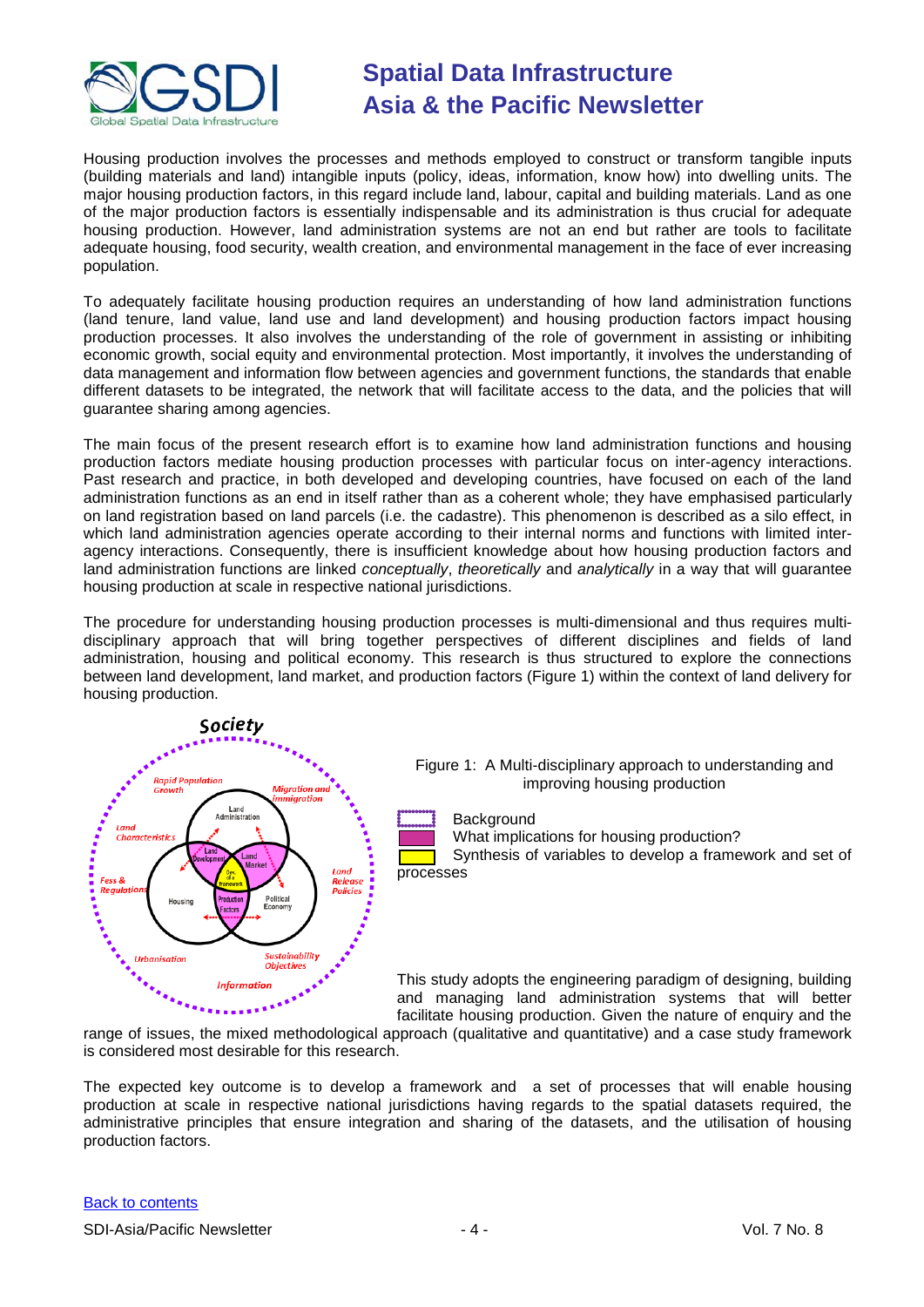

### **GIS Tools, Software, Data**

#### <span id="page-4-0"></span>**Harmonising Geography and Design**

In an interview with **Ramprasad, Jack Dangermond** talks about the growing acceptance of GIS in India, the need to develop liberal data sharing policies in the country and the role of geodesign in sustainable development.

Source: [Geospatial Today](http://geospatialtoday.com/gst/index.php?option=com_content&view=article&id=720)

#### **GIS and Fisheries**

The "GIS Fish Global Gateway to GIS, Remote Sensing, and Mapping for Aquaculture and Inland Fisheries (**[GISFish\)](http://www.fao.org/fishery/collection/gisfish/en)** is a "one stop" site from which to obtain the depth and breadth of the global experience on GIS, remote sensing and mapping as applied to aquaculture and inland fisheries," says the Food and Agricultural Organisation.

Source: [Vector One](http://www.vector1media.com/vectorone/?author=1)

#### **Hindu Kush-Himalayan news**

#### **[Regional Flood Information System in the Hindu Kush-Himalayan](http://www.icimod.org/?page=1166)**

The International Centre for Integrated Mountain Development (ICIMOD) in collaboration with the World Meteorological Organization (WMO) organised an inception meeting for a project to establish a regional flood information system in the Hindu Kush-Himalayan (HKH) region. The workshop was held from 23-25 June 2010 in Kathmandu and involved the participation of six regional partner countries, Bangladesh, Bhutan, China, India, Nepal, and Pakistan. The participating countries and partner organisations reviewed the HKH-Hydrological cycle observation system (HKH-HYCOS) and project goals, and clarified concepts, as well as agreed on a common plan of action including roles and responsibilities of all the project partners.

#### **[Role of Satellite Imagery in Climate Change Research](http://science.dodlive.mil/tag/uscg/)**

If [ICESCAPE](http://www.espo.nasa.gov/icescape/) were a movie, I would begin its story by starting with a remote but panoramic camera shot of the Arctic Ocean, and only then, zoom in. Although I'm not a cinematographer, ICESCAPE makes use of technology that provides a similarly broad context for our field program – satellite imagery.

Satellite remote sensing plays two important roles within ICESCAPE. First, by analyzing daily satellite images of everything from sea ice cover to ocean temperature to the concentration of chlorophyll in the water, we can conduct a more efficient sampling program. Want to sample heavy pack ice? Or avoid it? Satellites tell us where to go. Want to collect seawater samples with lots of phytoplankton? Satellites tell us where they are.

The second role played by satellite imagery is a bit different –- it is used to "fill in the blanks" in our field program. Even though ICESCAPE will sample a big chunk of the Chukchi and Beaufort seas, we can't be everywhere all the time. That would take lots of ships, lots of time, and lots of money. But satellites can tell us what conditions were like before we arrive, after we leave, and in areas we don't sample. The result? A better understanding of what we are seeing while we are here.

ALSO - **[New Series: ICESCAPE Chief Scientist to Blog from Arctic](http://science.dodlive.mil/2010/07/09/new-series-icescape-chief-scientist-to-blog-from-arctic/)**

Source: [Asian Surveying & Mapping](http://asmmag.com/news/role-of-satellite-imagery-in-climate-change-research-) and Armed with Science

#### **[New tool to accurately map earthquake risk](http://www.abc.net.au/news/stories/2010/07/05/2945230.htm?section=justin)**

Australia researchers are squeezing more information out of seismic waves to accurately map earthquakes and predict areas at highest risk. The findings were presented at the Australian Earth Sciences Convention in Canberra.

Source: ABC News & [GIS Development](http://beta.gisdevelopment.net/index.php?option=com_content&view=article&id=17905%3Anew-tool-to-accurately-map-earthquake-risk&catid=67%3Abusiness-general&Itemid=1)

**See also: [NASA Images reveal local quake activity](http://www.10news.com/news/24191522/detail.html)** (10News.com) & [GIS Development](http://beta.gisdevelopment.net/index.php?option=com_content&view=article&id=17943%3Anasa-images-reveal-local-quake-activity&catid=53%3Aapplication-natural-hazard-management&Itemid=1)

#### **[New service to help predict local traffic patterns](http://www.prwire.com.au/pr/18444/predicting-traffic-congestion-has-never-been-so-easy)**

Intelematics Australia has developed one of the country's largest traffic databases to help local motorists and planners better predict travel times.

The new service, SUNA Predictive, provides an extensive database of real-world travel times across the Australian main road network. So far, more than one billion speed measurements have been captured using probe vehicles and fixed road sensors ensuring the new service reflects actual travel times rather than theoretical predictions based on road class or speed limits.

Source: [GIS Development Weekly](http://beta.gisdevelopment.net/index.php?option=com_content&view=article&id=17908%3Anew-service-to-help-predict-local-traffic-patterns&catid=61%3Aapplication-transportation-navigation&Itemid=1) (12 July) & PRwire.com

**See also: [Surge in GPS use for traffic information](http://www.abiresearch.com/press/1685-Global+Number+of+Traffic+Information+Users+to+Exceed+370+Million+by+2015)** [\(GIS Development Weekly\)](http://beta.gisdevelopment.net/index.php?option=com_content&view=article&id=17923%3Asurge-in-gps-use-for-traffic-information&catid=72%3Abusiness-market-survey-research&Itemid=1)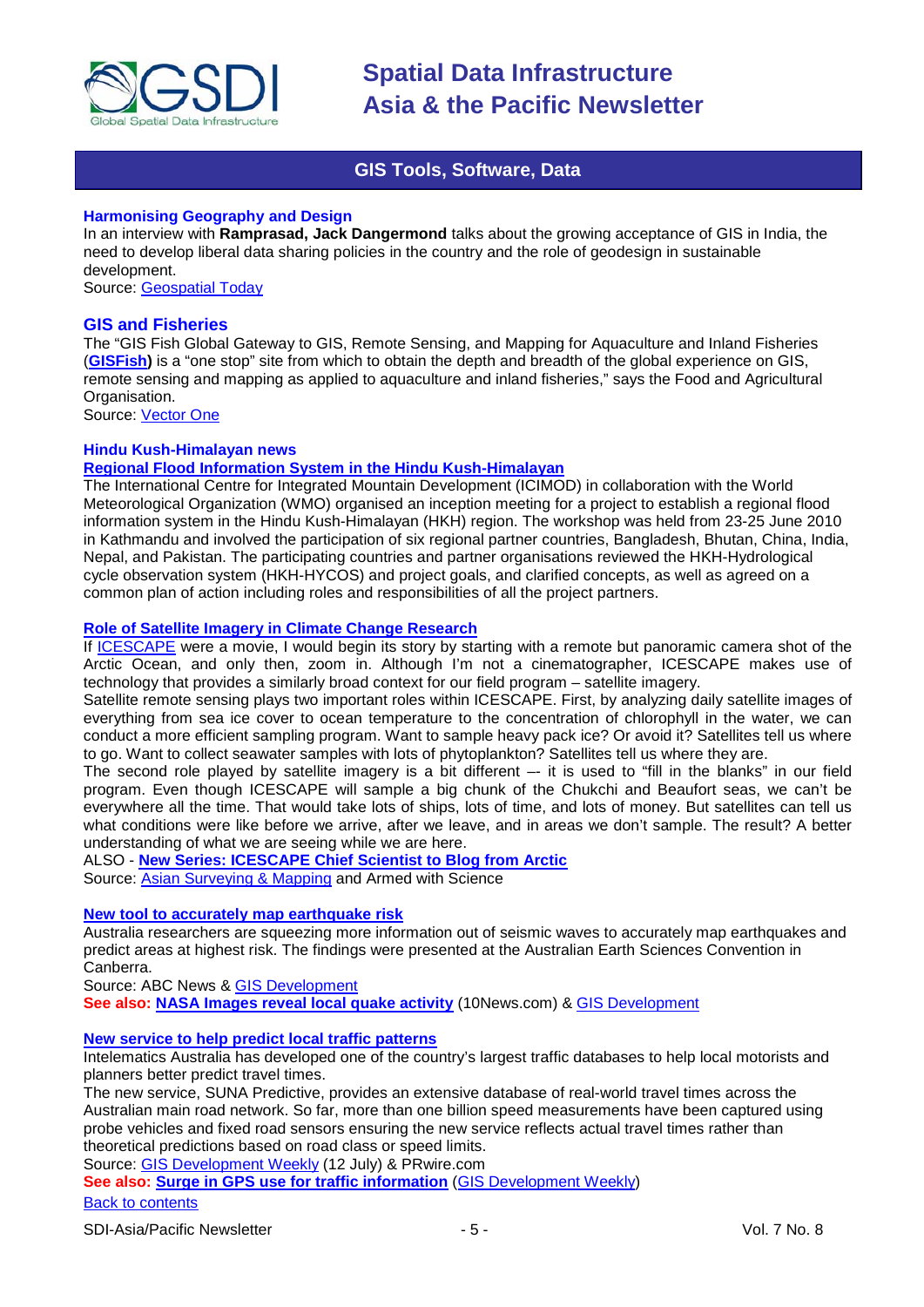

#### **[GIS to combat New Zealand crime](http://www.bayofplentytimes.co.nz/local/news/crime-database-will-help-put-neighbourhood-support/3916754/)**

The Western Bay region is set to become the first to use GIS to help combat crime.

Tauranga police Constable Steve Campbell and Western Bay of Plenty Neighbourhood Support secretary Julia Kleve are working to develop a web-based database of all households belonging to neighbourhood support groups. This secure database will be used to send emails informing residents about crime or suspicious behaviour in their neighbourhood. The database could also be used in partnership with Civil Defence to keep residents regularly updated in the event of a disaster.

Source: [GIS Development Weekly](http://beta.gisdevelopment.net/index.php?option=com_content&view=article&id=17925%3Agis-to-combat-crime&catid=62%3Aapplication-e-governance&Itemid=1) & *Bay of Plenty Times*

### **Viet Nam - [Ministry Prints Water-resource Atlas for Nhue-Day Basin](http://vietnamnews.vnagency.com.vn/Environment/201395/Ministry-prints-water-resource-atlas-for-Nhue-Day-basin.html)**

The Ministry of Natural Resources and Environment has published its first water resource atlas for the Nhue and Day rivers' basin. The atlas, which was created from the three-year project "Managing water quality in the Nhue-Day rivers' basin", will provide information relating to water resources and climate change in the area. Source: [Asian Surveying and Mapping](http://asmmag.com/news/ministry-prints-water-resource-atlas-for-nhue-day-basin) & Viet Nam News

#### **[Map details height of the globe's forests](http://www.thehindu.com/sci-tech/technology/article526939.ece)**

Using satellite data, scientists have produced a first-of-its kind map that details the height of the world's forests. Although there are other localand regional-scale forest canopy maps, the new map is the first that spans the entire globe based on one uniform method. Source: [Asian Surveying and Mapping](http://asmmag.com/news/map-details-height-of-the-globe-s-forests) & The Hindu & [NASA](http://www.nasa.gov/topics/earth/features/forest-height-map.html)



### **[Korea's National Geographic Information Institute signs MOU with KOICA](http://www.korea.net/news.do?mode=detail&guid=48387)**

Source : Ministry of Land Transport and Maritime Affairs

The National Geographic Information Institute (NGII) announced that it signed an MOU with Korea International Cooperation Agency (KOICA) on July 12, 2010 for grant aid for topographic map making and other projects. Under the MOU, the two institutions agreed to cooperate in the areas of measurement and geographic information which will involve inviting foreign experts from developing countries to Korea, sending abroad domestic experts, and carrying out joint projects (including identifying, executing and evaluating projects).

#### **OGC Seeks Comments on MovingObjectSnapshot Standard**

The Open Geospatial Consortium, Inc.(OGC®) is seeking public comment on a Geography Markup Language (GML) XML encoding for describing the characteristics of a moving object, such as a GPS enabled car. This candidate standard provides a way of describing in simple terms the motion of an object, such as a car driving through city streets or a person walking in a park. This candidate standard fills a need for "lightweight" packets of tracking information, such as direction and velocity that can be communicated between diverse platforms and applications supporting mobile location-aware devices. The GML encoding used in this candidate standard is compatible with a wide range of other standard encodings used in other communities, such as emergency services. The candidate standard and information on submitting comments on this document are available at < <http://www.opengeospatial.org/standards/requests/69> >. The public comment period closes on August 23rd, 2010.

Source: < [www.opengeospatial.org](http://www.opengeospatial.org/) >

#### <span id="page-5-0"></span>[Back to contents](#page-0-0)

#### **News from abroad**

*"This section has been included to highlight some of the developments happening outside the region which demonstrate SDI in action.*

#### **[Geospatial Mapping for Coastal Infrastructure Recovery in Alabama](http://campustechnology.com/Articles/2010/07/14/Geospatial-Mapping-for-Coastal-Infrastructure-Recovery-in-Alabama.aspx?Page=1)**

Students at Auburn University are mapping infrastructure in coastal Alabama, so that after a disaster such as a hurricane, responders can work more efficiently, and perhaps reduce recovery costs by an estimated 40 percent. The project was funded in September 2009 as a two-year grant from the U.S. Department of Commerce led by faculty, but the project is entirely student-run. The students have already collected geospatial data from 67 miles of Alabama's coastline and mapped the GIS locations of more than 9,500 infrastructure elements.

#### [Back to contents](#page-0-0)

SDI-Asia/Pacific Newsletter  $\overline{6}$  - 6 -  $\overline{8}$  -  $\overline{9}$  -  $\overline{9}$  -  $\overline{9}$  -  $\overline{9}$  -  $\overline{9}$  -  $\overline{9}$  -  $\overline{9}$  -  $\overline{9}$  -  $\overline{9}$  -  $\overline{9}$  -  $\overline{9}$  -  $\overline{9}$  -  $\overline{9}$  -  $\overline{9}$  -  $\overline{9}$  -  $\over$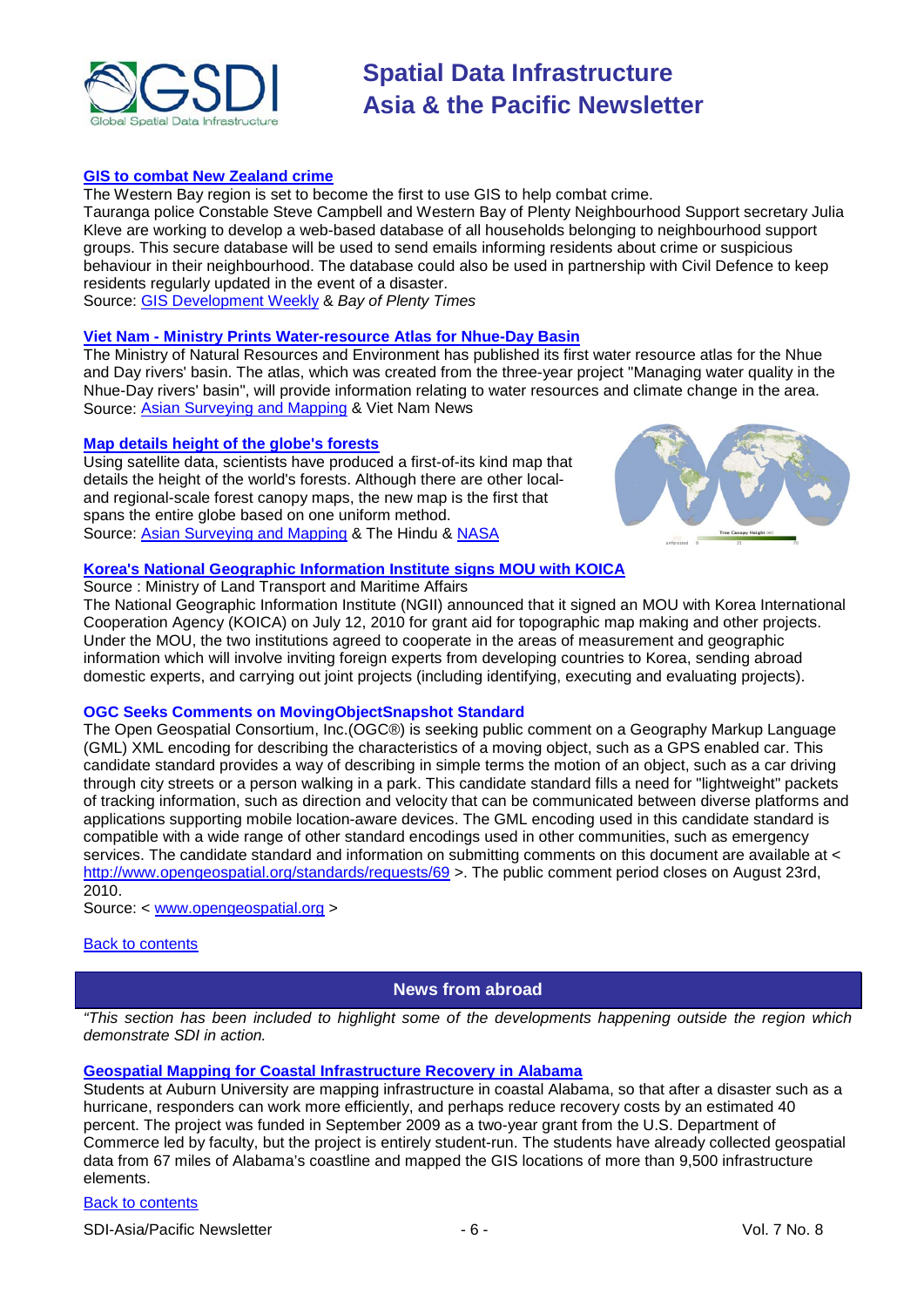

Source: Directions Magazine [Education Tidbits](http://apb.directionsmag.com/archives/8303-Education-Tidbits.html) & CampusTechnology.com



#### **[First image from TanDEM-X received](http://beta.gisdevelopment.net/index.php?option=com_content&view=article&id=17852%3Afirst-image-from-tandem-x-received&catid=44%3Aproduct-satellite-imagery&Itemid=1)**

Germany's new radar satellite, [TanDEM-X,](http://beta.gisdevelopment.net/index.php?option=com_content&view=article&id=17814%3Agerman-radar-satellite-tandem-x-launched&catid=80%3Amiscellaneous-satellite-launch&Itemid=1) has sent its first image of the Earth. The spacecraft was created to make the most precise 3D map of the Earth's surface. The first image demonstrates that the satellite is in good working condition and is ready to team up with the TerraSAR-X satellite launched three years ago. Three-dimensional image acquisition is expected to start in January.

The pair of satellites will trace the variation in height across the globe with precision of better than 6 feet. The satellite will support a number of applications, such as navigational devices for military jets to allow them to fly at very low altitudes. Source: GIS Development & [redOrbit.com Space news](http://www.redorbit.com/news/space/1884888/first_images_received_from_tandemx_satellite/) & [Asian Surveying & Mapping](http://asmmag.com/features/terrasar-x-adds-more-elevation-data)

#### **[Satellite spots soggy soil](http://beta.gisdevelopment.net/index.php?option=com_content&view=article&id=17890%3Asatellite-spots-soggy-soil&catid=47%3Aproduct-surveying-mapping&Itemid=1)**

The first satellite-derived map of global soil moisture has been unveiled at the Living Planet Symposium, an Earth-observation conference held in July in Bergen, Norway



Source: GIS Development & [Nature.com](http://www.nature.com/news/2010/100630/full/news.2010.325.html)

#### **[GIS seminar for school children](http://beta.gisdevelopment.net/index.php?option=com_content&view=article&id=17858%3Agis-seminar-for-school-children&catid=77%3Amiscellaneous-education&Itemid=1)** (South Africa)

A seminar for school children has been planned to introduce the uses of GIS and careers in the field in Braamfontein, Johannesburg. It is set to take place during August 31 - September 1, 2010, to encourage them to map the world through GIS

Source: GIS Development & [joburg.org.za](http://www.joburg.org.za/content/view/5381/266/)

#### **[Russian Cadastre Steps into the 21st Century](http://asmmag.com/features/russian-cadastre-steps-into-the-21st-century)**

The Russian cadastral system took a step forward in the fall of 2009 as a new directive was put forward that included the elements cadastral products and services were expected to include. The connection between a modern cadastre and public interest was embodied within the agreement.

As noted from ECOLEX, an international environmental law database, the components of the new law included the following:

(a) public cadastre maps for general public use;

(b) official cadastre maps for use by official cadastre and immovable property bodies;

(c) municipal cadastre maps for use by municipal units; and

(d) regional cadastre maps for use by regional executive bodies

The law also includes more details such as descriptions for boundaries, constructions, residential areas etc Source: Asian Surveying & Mapping

#### **[25,000 Maps…and Counting](http://www.directionsmag.com/press.releases/?duty=Show&id=52220)**

In response to the need for updated topographic maps, the U.S. Geological Survey [\(USGS\)](http://www.usgs.gov/) has developed and made available a new national map series called the [US Topo.](http://nationalmap.gov/ustopo/index.html) Production of these maps began in earnest in June 2009. In a little over a year, the USGS National Geospatial Technical Operations Center [\(NGTOC\)](http://ngtoc.usgs.gov/) has published more than 25,000 7.5-minute cells.

Source: Directions Magazine (USGS Press release)

#### **[Washington State \(USA\) National Park require visitors to match their vehicles to the Park's roads](http://www.komonews.com/younews/97903794.html)**

Traveling in the Mt. Baker-Snoqualmie National Forest this weekend? You are required to have a map of what type of motor vehicle can be used where. If your vehicle is not where it should be you will be fined. There are no longer signs noted approved vehicles. The new free map is part of new laws about traffic management. Source: [Directions Magazine GIS Tidbits](http://apb.directionsmag.com/archives/8239-Local-GIS-Tidbits.html) and KomoNews.com

#### **[Using Remote Sensing to Map Soil Salinity](http://jeq.scijournals.org/cgi/content/abstract/39/1/35)**

An U.S. [Agricultural Research Service \(ARS\)](http://www.ars.usda.gov/main/main.htm) scientist has led efforts to develop a new method for using remote sensing to assess soil salinity. This could give land managers worldwide a regional-scale tool for measuring and inventorying soil salinity in fields where salt buildup lowers crop yields. ARS soil scientist Dennis Corwin led a team that used Moderate Resolution Imaging Spectroradiometer (MODIS) imagery to assess and map soil salinity across approximately 741,300 acres of North Dakota's and Minnesota's Red River Valley. Increased soil salinity levels in this region have been linked to higher water tables caused by management and precipitation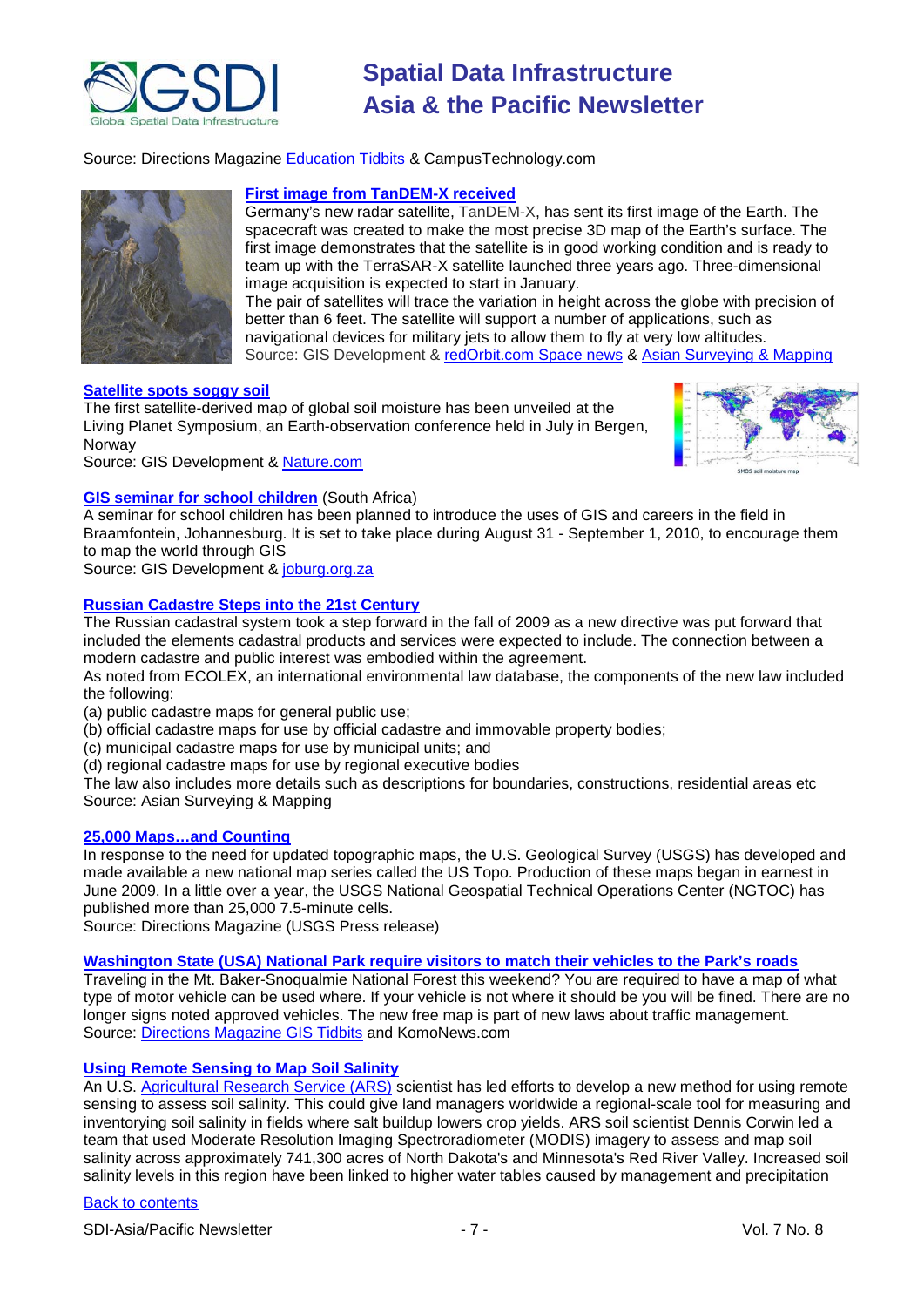

changes over the past 20 years. The team compared two vegetation indices: the normalized difference vegetation index (NDVI) and the enhanced vegetation index (EVI). Both indices were developed using seven years of vegetation reflectance data obtained with MODIS imagery. The team also collected soil samples from 60 fields across three counties in the Red River Valley to see how strongly field-scale soil saline levels correlated with the EVI and NDVI indices. The researchers found that 21 to 37 percent of the variability in soil salinity levels could be correlated with EVI. Then they added another factor into their estimates: whether the land qualified for the Conservation Reserve Program (CRP), a federal program that sets aside marginally productive land for conservation purposes. They found that 34 to 53 percent of the variability in soil salinity could be correlated to EVI and whether land was eligible for CRP inclusion. Results from this research, which were published in the [Journal of Environmental Quality](http://jeq.scijournals.org/) (volume 39, issue 1, January-February 2010). ARS is USDA(U.S. Department of Agriculture)'s principal intramural scientific research agency. The research supports the USDA priority of ensuring international food security.

Source: [USDA News &](http://www.ars.usda.gov/is/pr/2010/100629.htm) Events, Thanks to Wonkug Baek for this item

#### **[Mapping Science In The City: London](http://blogs.nature.com/u6e5b2ce1/2010/07/08/mapping-science-in-the-city-london)**

Wouldn't it be good if there was a guide to scientific culture for all the world's big science cities? Well, this map of London is a first footstep in that direction. We've started mapping all the museums (red), institutions (green), universities (turquoise), publishers (purple), business locations (yellow), and plaques (blue) related to science. There are still a few to add (particularly with reference to the final three categories), but it's ready for a play. Let us know in the comments what we've missed. (Note, also, that purely medical museums/institutions are omitted for the sake of clarity - there are just too many of them in London.) Source: Nature.com & [GIS Development Weekly](http://www.gisdevelopment.net/ezine/weekly/jul1210.htm) (12 July)

#### **[Satellite-based fire situation monitoring in Russia](http://www.scanex.ru/en/news/News_Preview.asp?id=n16621241)**

Testing of the operational ScanEx Fire Monitoring Service (SFMS) has recently started. The service has been developed at the ScanEx Research and Development Center and unlike similar systems (e.g., NASA Rapid Fire, AFIS, etc.) offers access to data of several satellites of low, middle and high resolution. For the purpose of the project, daily satellite imagery of the Russian territory is carried out with the data received at UniScan ground complexes, deployed in Moscow, Irkutsk and Magadan. At the first stage of the service testing in July, data of only the European part of Russia will be used (within the footprint of the UniScan station, installed in Moscow).



ScanEx Fire Monitoring Service web-service is intended for operational reception of satellite data about the location of fire areas on the Russian territory and to assess the damage incurred in case of fire. Fire areas are detected based on the MODIS sensor data which is the key instrument onboard the American Terra and Aqua satellites. The sensors' can detect forest and steppe fires of 1 ha and more in size. As a result of processing geolocated images, one may delineate burning areas within a region of 1x1 km in size. The SFMS service ensures the possibility to view raster images in Google Earth, synthesised in natural colours from optical MODIS bands, which enables to assess the location of the cloud cover and the possibility to detect fires in the AOIs being monitored. SFMS service data can be used not only for fire detection and monitoring, but also for

monitoring of other targets, for example, flares on oil and gas fields. Source: [GIS Development Weekly](http://beta.gisdevelopment.net/index.php?option=com_content&view=article&id=17906%3Asatellite-based-fire-situation-monitoring-in-russia-&catid=53%3Aapplication-natural-hazard-management&Itemid=1) & ScanEx News

#### **Mexican Gulf oil spill - [Free app allows public be part of clean-up drive](http://www.trimble.com/news/release.aspx?id=063010b)**

Trimble has launched Map the Spill, a mobile app and website that empowers Gulf Coast residents and the public to report on the oil spill. Map the Spill allows those directly and indirectly impacted by the spill to capture and chronicle what they see happening to the land, sea and wildlife in their areas, that is, users can report, upload photos, map their locations and share updates with other users. Using rich media and Global Positioning System (GPS) technology, citizens can be part of a mass data collection process. The free app is currently available on Android and BlackBerry mobile phones and will be available soon on the iPhone. Scientists, government agencies and non-governmental agencies (NGOs) that are taking part in clean-up efforts can use the data and content created and shared by Map the Spill users to assist in their efforts. Source: [GIS Development Weekly](http://beta.gisdevelopment.net/index.php?option=com_content&view=article&id=17904%3Afree-app-allows-public-be-part-of-clean-up-drive&catid=53%3Aapplication-natural-hazard-management&Itemid=1) & Trimble News Release

#### **[Massachusetts triple budget for state GIS](http://www.govtech.com/gt/articles/766023)**

New legislation and more funding that went into effect July 1 will enable Massachusetts to improve its GIS programme, believe GIS experts.

#### [Back to contents](#page-0-0)

SDI-Asia/Pacific Newsletter  $\overline{8}$  - 8 -  $\overline{8}$  -  $\overline{8}$  -  $\overline{8}$  -  $\overline{8}$  -  $\overline{8}$  -  $\overline{8}$  -  $\overline{8}$  -  $\overline{8}$  -  $\overline{8}$  -  $\overline{8}$  -  $\overline{8}$  -  $\overline{8}$  -  $\overline{8}$  -  $\overline{8}$  -  $\overline{8}$  -  $\overline{8}$  -  $\over$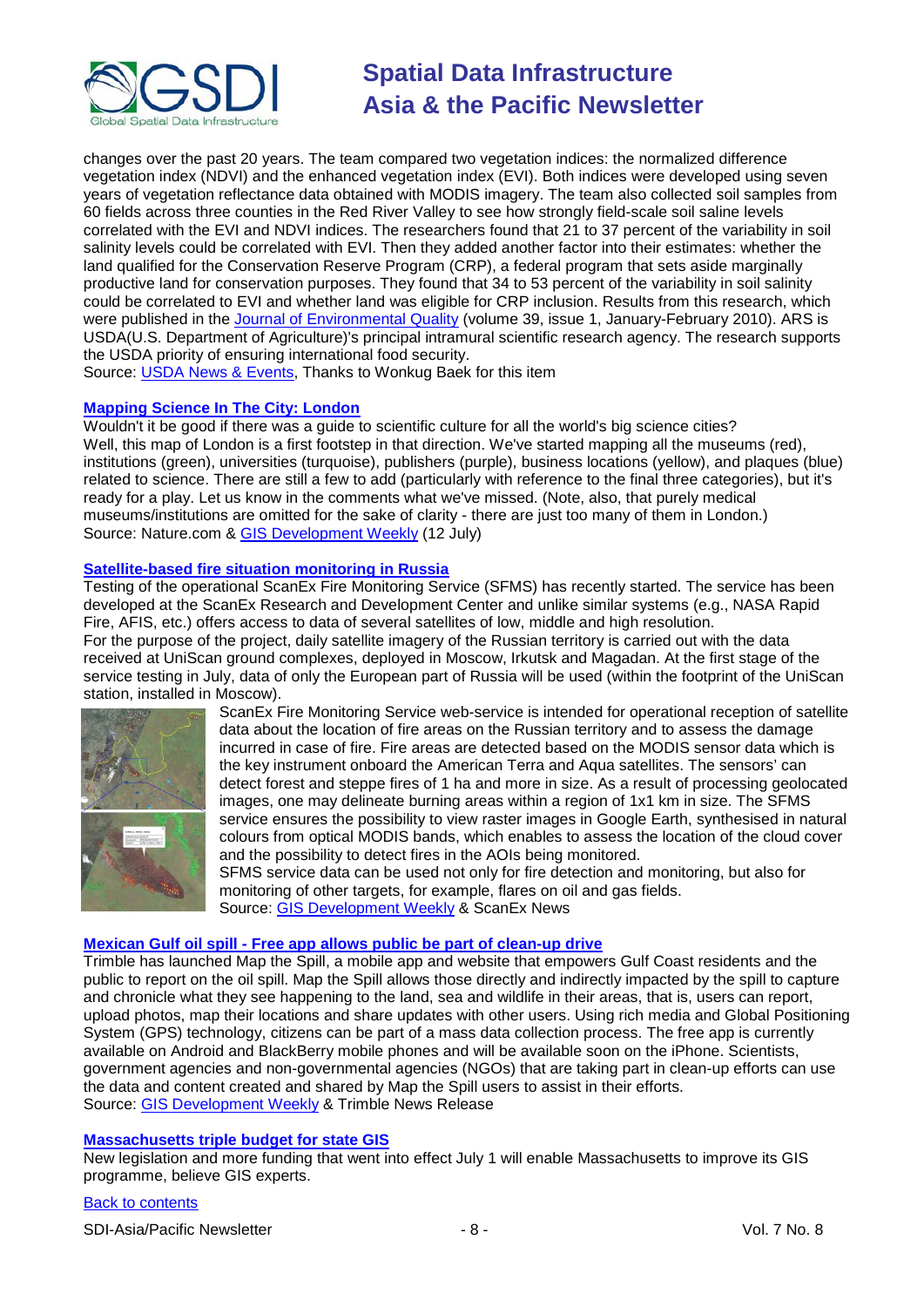

Effective this month, the budget for the Massachusetts Geographic Information System (MassGIS) has increased to US\$3 million annually from US\$1 million, and will be moved into the Massachusetts Information Technology Division (ITD), which is overseeing an enterprise wide consolidation of the state's IT assets.

… Backed by legislation, MassGIS -- which refers both to the state's GIS office and the data repository itself - coordinates data sharing across all government levels; assembles, archives and updates GIS data; provides technical assistance; and sets standards for the management and acquisition of geospatial data. The programme formerly resided in the Executive Office of Energy and Environmental Affairs. Source: [GIS Development](http://beta.gisdevelopment.net/index.php?option=com_content&view=article&id=17938%3Amassachusetts-charts-new-course-for-gis-programme&catid=42%3Aproduct-gis&Itemid=1) & Government Technology magazine (govtech.com)

#### **[Wind Speeds are on the Rise](http://www.vector1media.com/news/top-stories/53-corporate-news/14279-wind-speeds-are-on-the-rise)**

Quarterly Wind Performance Map showing that the intensity of the wind in the second quarter of 2010 has increased significantly in large portions of the United States. This upswing in wind is in marked contrast to the depressed average wind speeds experienced during the last quarter of 2009 and extending into the first quarter of 2010. These abnormally low wind speed conditions were the result of a long-lasting El Niño effect coupled with a strong, negative North Atlantic Oscillation (NAO) event. "Swings in wind performance are common and part of the inherent nature of the resource," said Dr. Scott Eichelberger, 3TIER director of advanced applications. "It's clear that both the El Niño and NAO phenomena have weakened significantly and continue to wane. As a result, above average wind speeds have been experienced in the majority of the western US, extending from Washington state to Texas. Wind speeds in other areas of the U.S. were much closer to their long-term average."

Source: Vector 1 Media

#### **Mobile location technologies market to cross US\$ 70 billion by 2013**

With the increasing use of mobile location technologies in automotive and consumer applications, it is expected that mobile location technologies market will grow at a CAGR of about 20 per cent to cross USD 70 billion by 2013, says "World GPS Market Forecast to 2013", a new market research report. The latest industry trend of technology convergence is expected to integrate GPS with RFID, and other technologies. Also, the technology is gaining rapid acceptance in areas that were earlier untapped. Thus, the number of subscribers of GPSenabled location-based services is anticipated to grow substantially in near future, with market revenue touching the mark of USD 10 billion by 2013. Speedy enhancements and developments in digital mapping software are presenting this positive outlook for the industry. For more [information.](http://www.officialwire.com/main.php?action=posted_news&rid=174560)

#### **[Bicentennial map wins 1st prize at 2010 ESRI UC](http://niagara-gazette.com/local/x1037666887/Bicentennial-map-takes-first-place)**

The Bicentennial Map launched by the Niagara 1812 Bicentennial Legacy Council won first prize in the Map Gallery for Best Cartographic Design at the 2010 ESRI International User Conference held recently in San Diego. The map was designed by John Docker, GIS analyst with the Niagara Region, as well as a number of contributors. Officially unveiled this past February, the Bicentennial Map includes 125 points of interest organized along six trails that guide visitors through Niagara. Each trail is associated with a narrative that tells the history of the War of 1812. The map is used as an educational tool highlighting the significant role that the Niagara region played in the War of 1812. The map can be found in schools, local museums, historical attractions and tourism outlets throughout Ontario and Western New York. The featured points of interest on the map can also be found online at < [www.discover1812.com](http://www.discover1812.com/) > Source: Niagara Gazette

#### **[Korea supports improvement of Land Cadastral System in Azerbaijan](http://en.trend.az/capital/realest/1713336.html)**

Based on the Grant Arrangement signed by Korea and Azerbaijan governments, Korea International Cooperation Agency (KOICA) representing Korea government supported worth 1.5 million USD to build cadastral system in SPCSLCM (Scientific Production Centre of State Land Cadastre and Monitoring Center) under the State Committee for Land and Cartography, Azerbaijan. The decision was taken during the interim briefing session of KOICA project for the improvement of the land cadastral system in Azerbaijan. Korea Cadastral Survey Corporation (KCSC) was selected as an implementing organisation of KOICA project and implemented consulting about efficient land registration plans by dispatching four cadastral experts to Baku for three months from September 2009. From February 2010, KCSC sent nine surveyors and fulfilled field surveying in Zira settlement of Khazar Rayon (about 1,000ha), the pilot project site. On March 16, 2010, KCSC also installed GPS Pillar in Zira settlement followed by the completion of the boundary surveying by RTK-GPS and total station. Furthermore, on June 1, 2010, aerial photogrammetry was completed, and orthophoto map was drawn. Stereo-photogrammetric compilation on utilities such as building, road, electronic cable, gas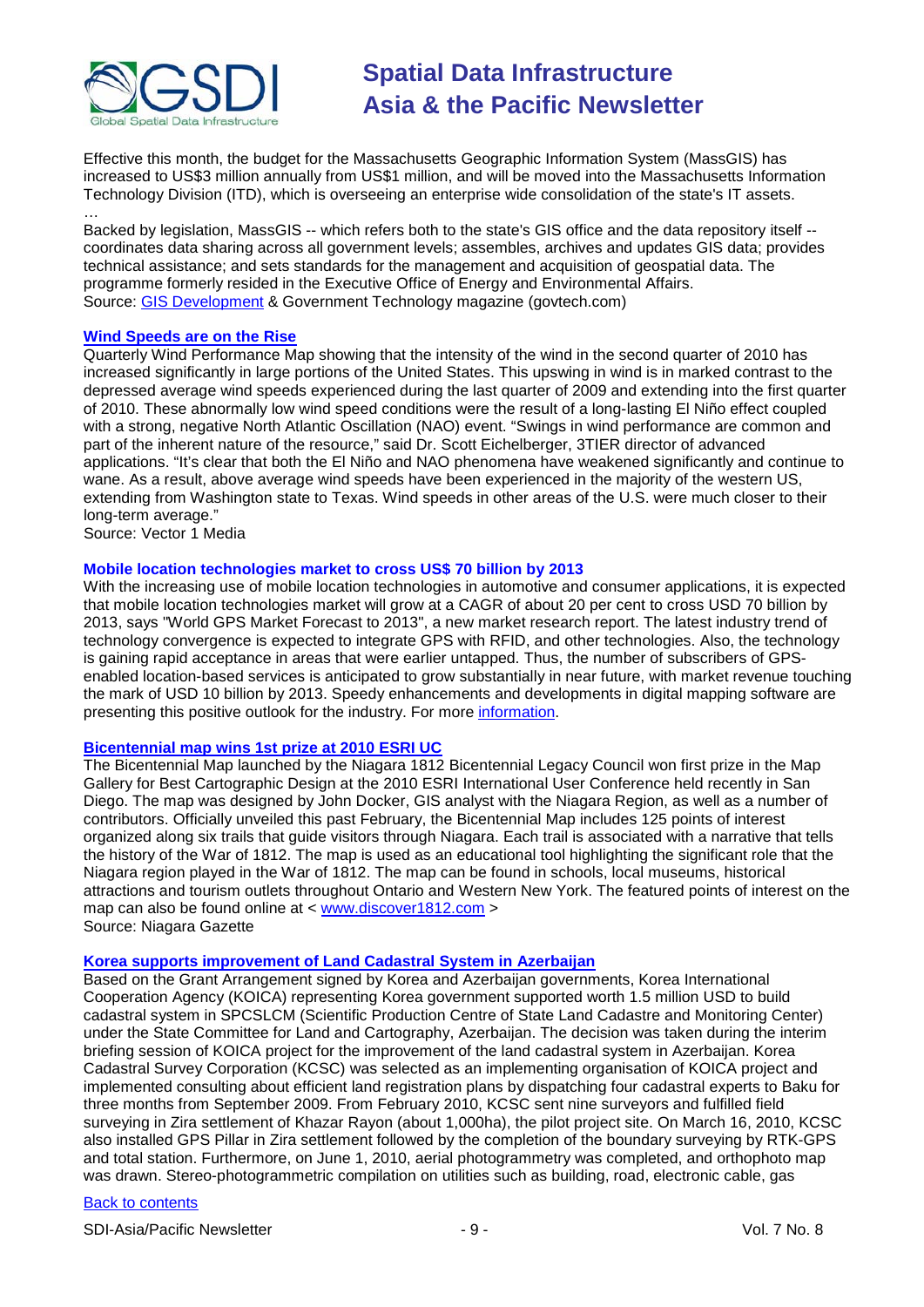

pipeline, etc is being progressed presently. When the stereo-photogrammetric compilation is completed, KCSC will draw up digital cadastral map and digital topographic map. Lastly, by combining it with results of field surveying, will complete Core data of land registration system. Finally, the project will be concluded when land registration system including hardware and software that will be supported from KOICA is installed in SPCSLCM at the second half of this year and all sorts of surveying-related data and property-related data are inputted there.

Source: Trend

### **[Bahrain launches five new geospatial maps](http://english.bna.bh/?ID=88408)**

Bahrain has added five new geospatial slides to its national geographic database. "The new maps specify land heights across Bahrain and provide health and demographic details, in addition to the geoid", said Dr Khalid Abdulrahman AlHidan, Geospatial IT Director, General Informatics Organisation. Bahrain has already developed over 25 state-of-the-art maps detailing Bahrain's modern infrastructure. They also form the national geospatial database including addresses, buildings, water, electrical and telecommunications networks, oil and gas canalisations and other key infrastructure features. The geospatial database, which includes maps and geoid, serves over 30 government departments round the clock. "The database is instrumental in fast-tracking decision-making and services and promoting planning", Dr Al Hidan said. The new maps are part of sustained efforts to upgrade Bahrain's database and support government departments and the private sector. The database has been developed to meet the needs of the administration as it features useful information. Source: Bahrain News Agency



#### **[3D Visualization Communicates the Value of Geology](http://asmmag.com/features/3d-visualization-communicates-the-value-of-geology)**

Geological surveying has its roots in economic development, mapping natural resources and energy sources for industry exploitation and monetary gain. The monetary aspects of this mapping effort have meant a reluctance for broader distribution beyond the difficult to interpret 2D geologic map presentation, because greater exposure has meant a greater competition for the resources that the maps uncovered.

Source: Asian Surveying & Mapping

<span id="page-9-0"></span>[Back to contents](#page-0-0)

### **Articles**

#### **Three Questions Regarding Urbanization in China**

[Eric J. Heikkila](http://jpe.sagepub.com/search?author1=Eric+J.+Heikkila&sortspec=date&submit=Submit) :International Initiatives for the School of Policy, Planning, and Development at the University of Southern California

#### **Abstract**

The three questions addressed in this article pertain, respectively, to the contributing factors, outcomes, and policy interventions associated with urbanization in China. Contributing factors include transition to a marketdriven economy, political devolution, demographic changes, globalization, and technological change. These are unravelled with care, with a conclusion that embedded markets are the central contributing factor, with globalization and political institutions as important helpmates. Regarding urbanization outcomes, the evidence reviewed supports the convergence hypothesis in broad terms, but with ample evidence of hybridity, resulting in urbanization with Chinese characteristics. The article concludes with a call for a more balanced approach to urban policy interventions in China, whereby existing spatial planning perspectives are complemented by market-based perspectives.

Source: <http://jpe.sagepub.com/content/27/1/65.abstract>

#### **[Evaluating effectiveness of high resolution satellite imagery for natural resource mapping](http://beta.gisdevelopment.net/index.php?option=com_content&view=article&id=17900%3Aevaluating-effectiveness-of-high-resolution-satellite-imagery-for-natural-resource-mapping&catid=145&Itemid=28&Itemid=41)**

### by Neha Midha & Pradeep K. Mathur

#### **Abstract**

The availability of high-resolution Indian satellite data from IRS P-6 LISS IV is expected to have a significant impact on the mapping potential of varied natural and man-made resources. The present study is aimed to evaluate the efficacy of IRS P-6 LISS IV in natural resource mapping for a wildlife protected area. A comparison of qualitative and quantitative assessments of IRS P-6 LISS IV data with Landsat ETM+ and IRS 1D LISS III data sets was attempted for a part of Katerniaghat Wildlife Sanctuary in India. The boundaries of polygon

#### [Back to contents](#page-0-0)

SDI-Asia/Pacific Newsletter  $\sim$  10 - Vol. 7 No. 8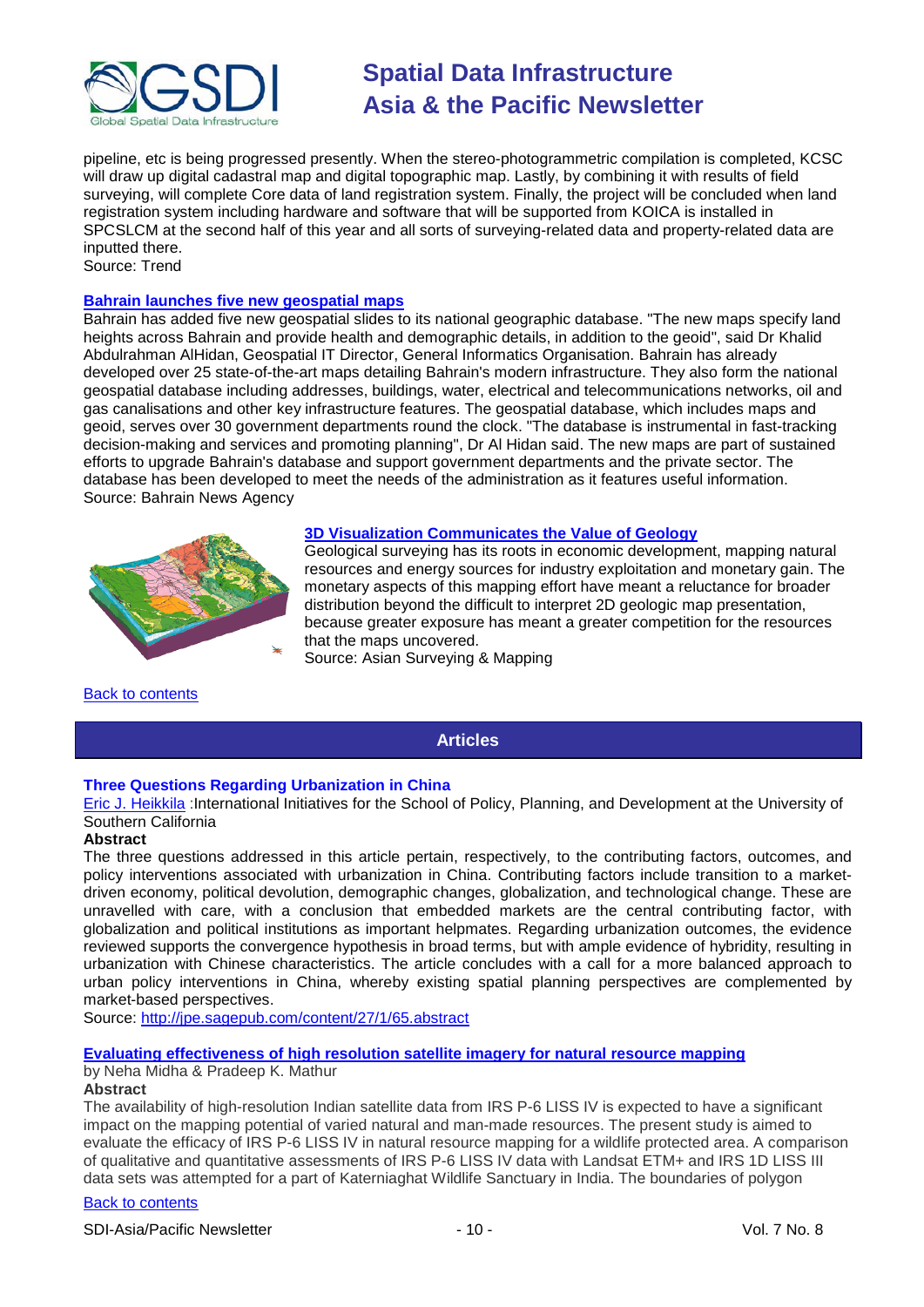

features, linear features (roads) and contrast with the surroundings were more precise on LISS IV data as compared to other data sets. It was found that 82% and 112% more forest roads could be delineated with LISS IV data compared to LISS III and ETM+ data sets, respectively. The level of vegetation classification and accuracy improved as well with LISS IV data compared to LISS III data. The study concluded that the LISS IV is better source of data for natural resource mapping over commonly used satellite imagery and can serve the diverse application needs of the protected area managers Source: GIS Development

**[Standards in policy: Maximise value of data](http://www.gisdevelopment.net/magazine/global/2010/june/42-Standards-in-policy-Maximise-value-of-data.htm)** by [Steven Ramage,](mailto:sramage@opengeospatial.org) Open Geospatial Consortium (OGC) Governments and large enterprises routinely create and implement policies that help them maximise the value of their information systems and data. They naturally want to leverage their past investments and plan their future investments in ways that maximise the value to their organisations. They want to reduce technology risk as a software lifecycle management issue. This article explains why OGC and ISO standards must be taken into account in designing such policies.

Source: GIS Development Weekly (12 July)

### **Article of the Month - July 2010**

**[The Difficulties in Using Tide Gauges to Monitor Long-Term Sea Level Change](http://www.fig.net/pub/monthly_articles/july_2010/july_2010_hannah.html)** by John HANNAH, New Zealand

#### **SUMMARY**

Climate change has a variety of important impacts, one of which is reflected in sea levels. Indeed, long term rising trends in global sea levels are often used to corroborate the assertion of long term climate change. When tide gauge records are examined in order to determine the long-term trends in sea level it is typical for a single number representing the derived trend, to



be quoted. However, the problems in deriving such numbers are rarely, if ever, discussed. Indeed, there appears to be a widespread ignorance as to the fragility of tide gauge records and hence the accuracy of derived long-term sea level trends. This paper uses specific examples from New Zealand to illustrate and explain the problems that exist in deriving an accurate figure for the eustatic changes in sea-level at a tide gauge site. It highlights the importance of assessing accurately the influence of anthropological factors, changes in tide gauge datums, and geophysical effects. These factors, which can compromise or even completely invalidate a record, must be able to be assessed over the entire history of the tide gauge record (often 100+ years). This paper, after exploring these factors and their potential influence, concludes by making recommendations on procedures to be followed if we are to leave future generations better quality sea level data than is often available at present.

**[Remote Sensing and Urban Planning –](http://www.vector1media.com/articles/features/13931-remote-sensing-and-urban-planning-a-common-future-) A Common Future?** by H. Taubenböck & S. Dech

Urban planning can achieve many gains through closer connection to the remote sensing community and use of modern remote sensing technologies. While some projects, such as the European Urban Atlas extensively use remotely sensed data, the gradual commercialization of satellite or airborne earth observation since the 1970s and its prospects on performance and effectiveness have greatly expanded.

Earlier predictions on uptake and use were probably far too optimistic. This led to some disappoints where projects were not realised. In consequence, remote sensing data and products often played, at least in Germany, a secondary role. Today urban planners confirm that remotely sensed data and derived products are only used rudimentarily in their daily routine. For this reason it is important to demonstrate the value of today's earth observation technologies for urban planning.

Source: Vector 1 Media

### **Plan4all - [European Network of Best Practices for Interoperability of Spatial Planning](http://www.vector1media.com/articles/features/14335-plan4all-european-network-of-best-practices-for-interoperability-of-spatial-planning)**

by Flavio Camerata, Giuseppina Pellegrino, Runar Bergheim, Peteris Bruns, Karel Charvát and Tomáš Mildorf Plan4all is a European project co-funded by the Community programme eContentplus. The main aim of the project is to harmonise spatial planning data and related metadata according to the INSPIRE principles. The Plan4all project should contribute to the standardisation in the field of spatial data from spatial planning point of view. Its activities and results will become a reference material for INSPIRE initiative; especially for data specification.

Source: Vector1Media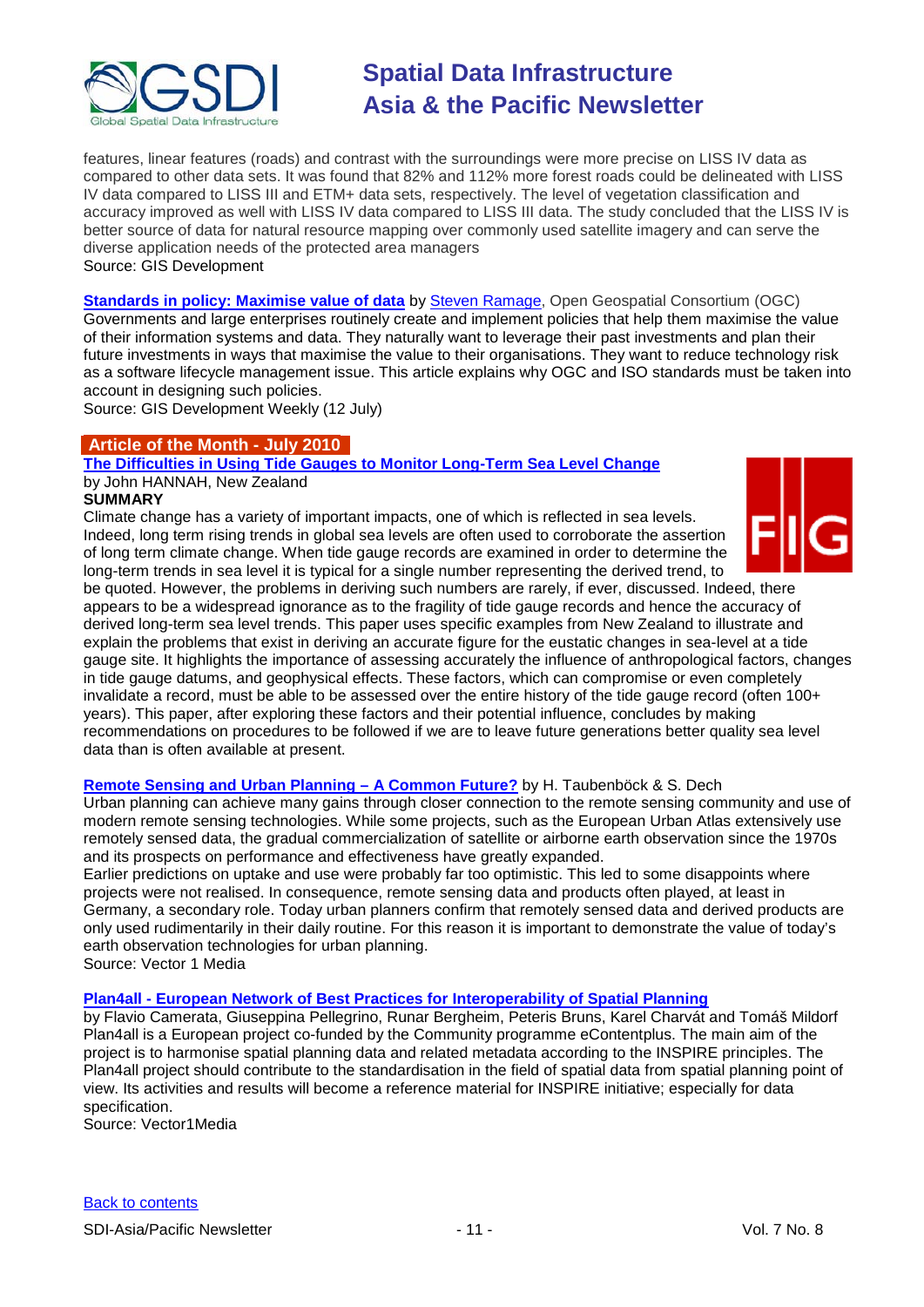

### **Books and Journals**

#### <span id="page-11-0"></span>**GIS Development is now publishing a monthly conference newsletter: the Geospatial Milieu**

The Editor has requested us to communicate our impression and ways of improving this first attempt at a newsletter aimed at informing, networking and provoking ideas in the milieu geospatial. Unfortunately the Editor has neglected to include a means of passing on to our readers information enabling them to subscribe.

#### *[The GIS 20: Essential Skills](http://esripress.esri.com/display/index.cfm?fuseaction=display&websiteID=176&moduleID=0)*

Geographic information system (GIS) is a powerful tool that can be challenging to navigate as a beginner, especially when you're faced with a deadline. Inspired by a poll of 500 GIS practitioners, *The GIS 20: Essential Skills* is an easy-to-understand guide that emphasizes the top twenty skills most people need to master to be successful using GIS. A quick and comprehensive introduction to fundamental GIS skills, this book includes a data CD for completing the exercises. Written for professionals with no time for classroom training.

**Gina Clemmer** is the president of New Urban Research, Inc., a research and training company in Portland, Oregon. She has spent the better part of the last decade training thousands of new GIS users across the country. The company's most popular workshop,

*Mapping Your Community: An Introduction to GIS and Community Analysis,* has been taken by more than 15,000 working professionals.

ISBN: 9781589482562 2010 156 pages \$39.95

**Recent [publications](http://www.ncg.knaw.nl/eng/publications/general.html) from the Netherlands Geodetic Commission:**

**[Regional gravity field modeling](http://www.ncg.knaw.nl/Publicaties/Geodesy/72Wittwer.html) with radial basis functions** by Tobias Wittwer **[Regional gravity field modeling using airborne gravimetry data](http://www.ncg.knaw.nl/Publicaties/Geodesy/70Alberts.html)** by Bas Alberts **[Identification and Modeling of Sea Level Change Contributors](http://www.ncg.knaw.nl/Publicaties/Geodesy/73Wouters.html)** by B Wouters **[Estimating Sea Floor Dynamics in the Southern North Sea to improve Bathymetric Survey Planning](http://www.ncg.knaw.nl/Publicaties/Geodesy/69Dorst.html)** by Leendert Louis Dorst

**[Assessing Spatial Data Infrastructures](http://www.ncg.knaw.nl/Publicaties/Geodesy/76Grus.html)** by Lucasz Grus

**[SDI Convergence. Research, Emerging Trends, and Critical Assessment](http://www.ncg.knaw.nl/Publicaties/Groen/48VanLoenen.html)** (B. van Loenen, J.W.J. Besemer, J.A. Zevenbergen (Editors)

**[Core Spatial Data](http://www.ncg.knaw.nl/Publicaties/Groen/47VanOosterom.html)** NCG seminar on the occasion of the 25th year jubilee of Mathias J.P.M. Lemmens at TU Delft (edited by Peter J.M. van Oosterom)

**[Asia-Pacific Geospatial](http://www.gisdevelopment.net/magazine/subs/handbook.htm) Handbook 2009**

**[One Scotland: One Geography: One Information Network: Creating Scotland's Spatial Data](http://www.scotland.gov.uk/Publications/2010/05/06161701/0)  Infrastructure: Cookbook 1 - [How to serve a Scottish SDI and INSPIRE conformant Web Map Service](http://www.scotland.gov.uk/Publications/2010/05/06161701/0)**

This Cookbook is the first of a series of guidance manuals/toolkits which will define the appropriate standards for delivery of spatial data as web services, and provide guidance on the technology options that are currently available to deliver these services. These guidance manuals are being developed by Scottish Government in partnership with the British Geological Survey. [Available for download](http://www.scotland.gov.uk/Resource/Doc/311518/0098305.pdf) (3.4mB)

#### **[SERVIR-Africa community news -](http://www.servir.net/africa/index.php?option=com_mamblog&Itemid=54&task=show&action=all&id=0&ignorecount=1) June 2010**

#### **[Esri Map Book Encapsulates 25 Years of GIS Development](http://www.esri.com/mapmuseum/mapbook_gallery/volume25/index.html)**

Pioneering GIS users championed the new technology while typically facing limited resources and open skepticism. Their perseverance and professionalism over the years have guided smart growth, preserved environmental assets, and fostered increased public participation in civic matters. Esri Map Book, Volume 25, celebrates the evolution of GIS and recognizes the forward-thinking people and organizations that have demonstrated a lasting commitment to geospatial solutions.

**[Geoinformation for Disaster and Risk Management -](http://www.fig.net/jbgis/publications/jbgis_booklet_2010.pdf)** *Examples and Best Practices* (PDF  $6.5$  mB download) – Alternative download [site.](http://www.un-spider.org/sites/default/files/JBGIS_UNOOSA_Booklet_0.pdf) A new booklet published on July 2nd by the [Joint Board of Geospatial Information Societies](http://www.fig.net/jbgis/) (JBGIS) and the [United Nations Office for Outer Space Affairs](http://www.oosa.unvienna.org/oosa/index.html) (UNOOSA) outlines the







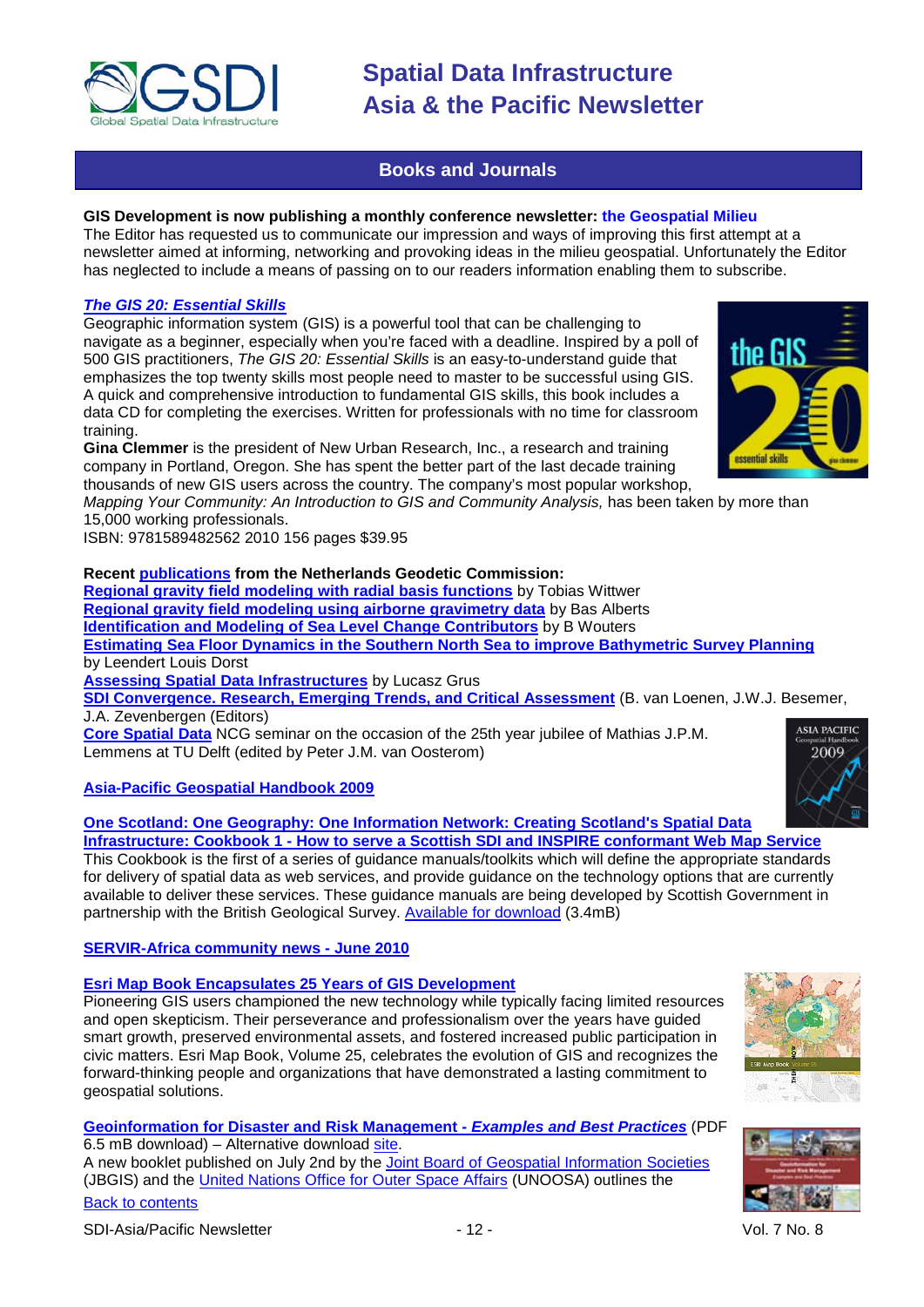

potential uses of geo-information technologies to reduce the impact of natural or manmade disasters and risks. "Geoinformation for Disaster and Risk Management - Best Practices and Examples" brings together concise scientific contributions from experts around the world and creates a decision support forum based on their knowledge. The articles in the booklet cover natural disasters like earthquake, flood, volcano outbreak, tsunami, landslide, dust storm and wildfire, as well as societal issues like health care, refugee camps, urban sprawl and traffic infrastructure security. Case related regional studies are complemented by presentations of global information systems.

**ISPRS - [100 Years of the Society](http://www.isprs.org/documents/centenary/ISPRS_History_Konecny.pdf)** by Gottfried Konecny, published July 4, 2010, Vienna, Austria (11 mB PDF download)

*GIS Development* **has been rechristened** *[Geospatial World, the Geospatial](http://www.geospatialworld.net/)  [Industry Magazine](http://www.geospatialworld.net/)***.** Beginning with the August issue.

<span id="page-12-0"></span>[Back to contents](#page-0-0)

## **Just for Fun!**

#### **What If Captain Cook Made an Atlas With Geomatics Technology Today?**

*"Why don't we have Digital Building Atlases? Why don't we have Digital Health Atlases that couple maps into economics, outcomes into funding together with environment into legislation? If you were Captain Cook standing on the bow of a ship, knowing all the geotechnologies of today are in your cabin behind you, what would you be thinking?"*

Source: [Vector1media](http://www.vector1media.com/vectorone/?p=5785&utm_source=rss&utm_medium=rss&utm_campaign=what-if-captain-cook-made-an-atlas-with-geomatics-technology-today)

**[Old Maps of Vermont](http://www.old-maps.com/vermont.htm)** and **[Old Maps](http://www.old-maps.com/)** are two websites (among several) run by David Allen.



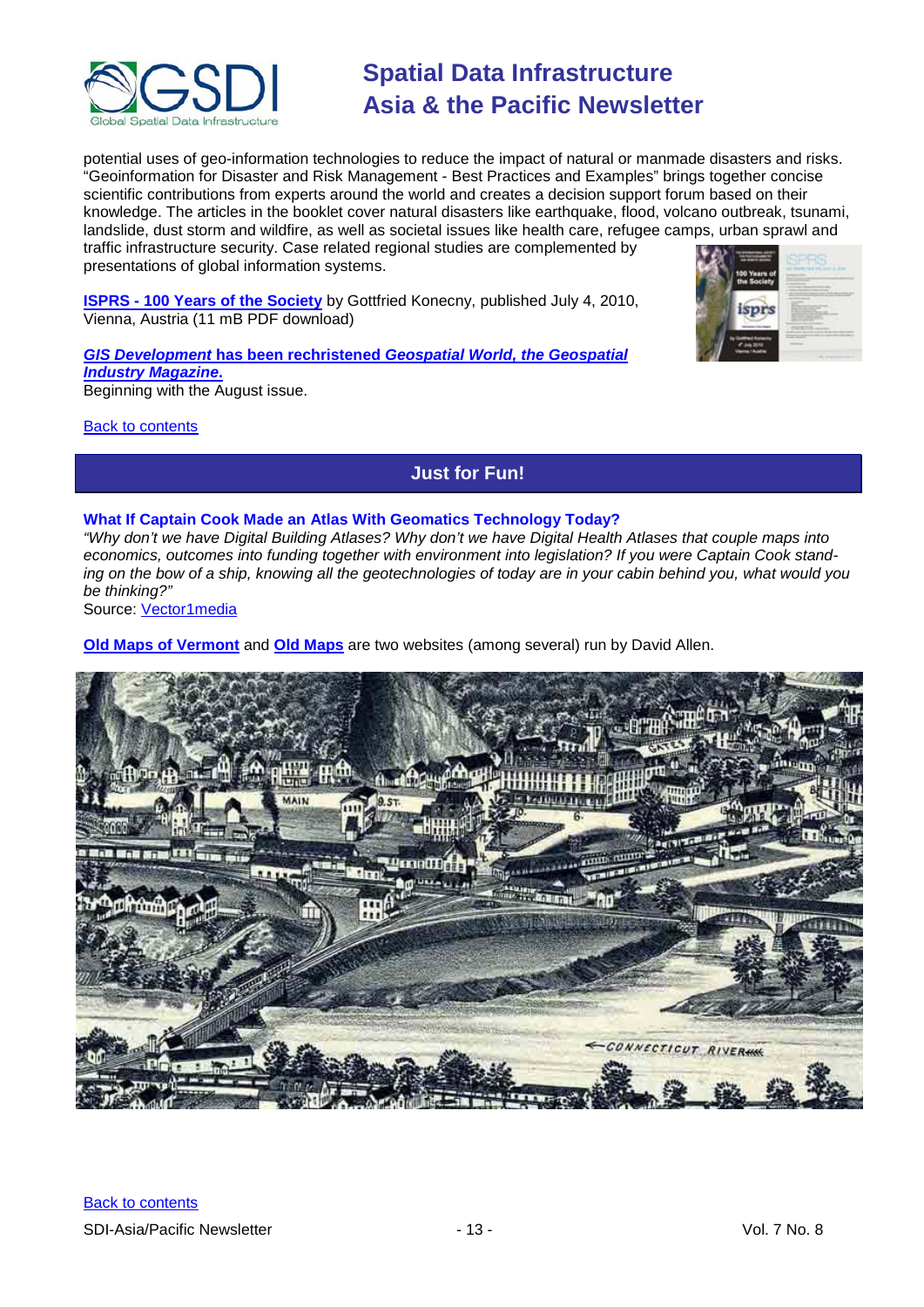

#### **[Whose Map is it? new mapping by artists](http://dailyserving.com/2010/07/whose-map-is-it-new-mapping-by-artists/)**



Whose Map is it? new mapping by artists currently on view at the **Institute** [of International Visual Arts in London](http://www.iniva.org/) (Iniva) offers creative alternatives to a stale representation of global organization. Capitalizing on the potentially transformative nature of mapping, nine contemporary artists deconstruct conventions in favor of introducing previously 'off the map' concepts. *Whose Map is it?* is inextricably engaged with the larger theme of globalization for the way that this present condition problematizes the traditional two-dimensional nation-state map structure. Presenting new and recent work in diverse media, the exhibition offers freshly layered, content-wise approaches that creatively reposition

map-making to more fully represent today's mobile world. Source: [GIS Development Weekly](http://www.gisdevelopment.net/ezine/weekly/jul1210.htm) (July 12) & DailyServing.com

#### **[The "Antiquated" County Surveyor?](http://surveying-mapping-gis.blogspot.com/2010/01/antiquated-county-surveyor.html)**

In Pennsylvania, the position of County Surveyor was abolished decades ago. Elsewhere, some states do still have County Surveyors - yet where still in use, it has in some instances become politicized, or may have duties which are either murky, inconsistent from one place to another, or even a position without any duties. Many consider the position "antiquated".

Source: Dave Smith's [Surveying, Mapping & GIS blog](http://surveying-mapping-gis.blogspot.com/)

#### <span id="page-13-0"></span>**[Back to contents](#page-0-0)**

### **Training Opportunities**

#### **Master's Program [in Photogrammetry and Geoinfomatics at Stuttgart, Germany](http://www.hft-stuttgart.de/)**

Internatinal Master's Course Photogrammetry and Geoinformatics offered by Hochschule fuer Technik Stuttgart, Germany

Tuition and Fees - 613 Euro for each semester

Please contact with Prof. Dr. D. Schroeder, phone +49 711 8926 2612, fax +49 711 8926 2556 [email](mailto:MSc-Manager@hft-stuttgart.de)

#### **NEW Master's, Diploma & Certificate Courses in Cartography & Mapping**

The Department of Geographical & Earth Sciences, University of Glasgow, UK has added TWO new MSc courses to its **Post-Graduate Taught Programme for Cartography and Mapping**:

1. Applied Population & Statistical Mapping 2. Landscape Monitoring & Mapping

Existing courses include: Geoinformation Technology & Cartography, Geospatial & Mapping Sciences

Details and contact information can be found at: [<http://www.ges.gla.ac.uk:443/degrees/postgraduate/courses>](http://www.ges.gla.ac.uk:443/degrees/postgraduate/courses) The Courses begin in SEPTEMBER 2010. A limited number of Scholarships will be available for all of these programmes.

Master's courses may be available full or part time, it may also be possible to study for a Postgraduate Diploma or Certificate, or take specific courses or sub-units as CPD.

#### **[United Nations University and ESRI to Collaborate on GIS Research and Training](http://news.gislounge.com/2010/02/united-nations-university-and-esri-to-collaborate-on-gis-research-and-training/?utm_source=feedburner&utm_medium=feed&utm_campaign=Feed%3A+GeospatialPressReleases+%28Geospatial+Press+Releases%29)**

ESRI and United Nations University (UNU) recently approved a memorandum of understanding (MOU) at the university's headquarters in Tokyo, Japan. They will collaborate on research, create Centres of Excellence, promote the exchange of graduate students and provide GIS training opportunities within and by UNU. Source: GISLounge

#### **[The New Professional Spatial Information Programs](http://www.geom.unimelb.edu.au/future/masters.html)** at the [University of Melbourne](http://www.unimelb.edu.au/)

### **Master of Engineering (Geomatics)**

#### **Master of Spatial Information Science**

This item was extensively covered in [Volume 7, issue 3 \(March 2010\)](http://portal.gsdi.org/files/?artifact_id=688) of the SDI-AP newsletter and is here reprinted in abbreviated form.

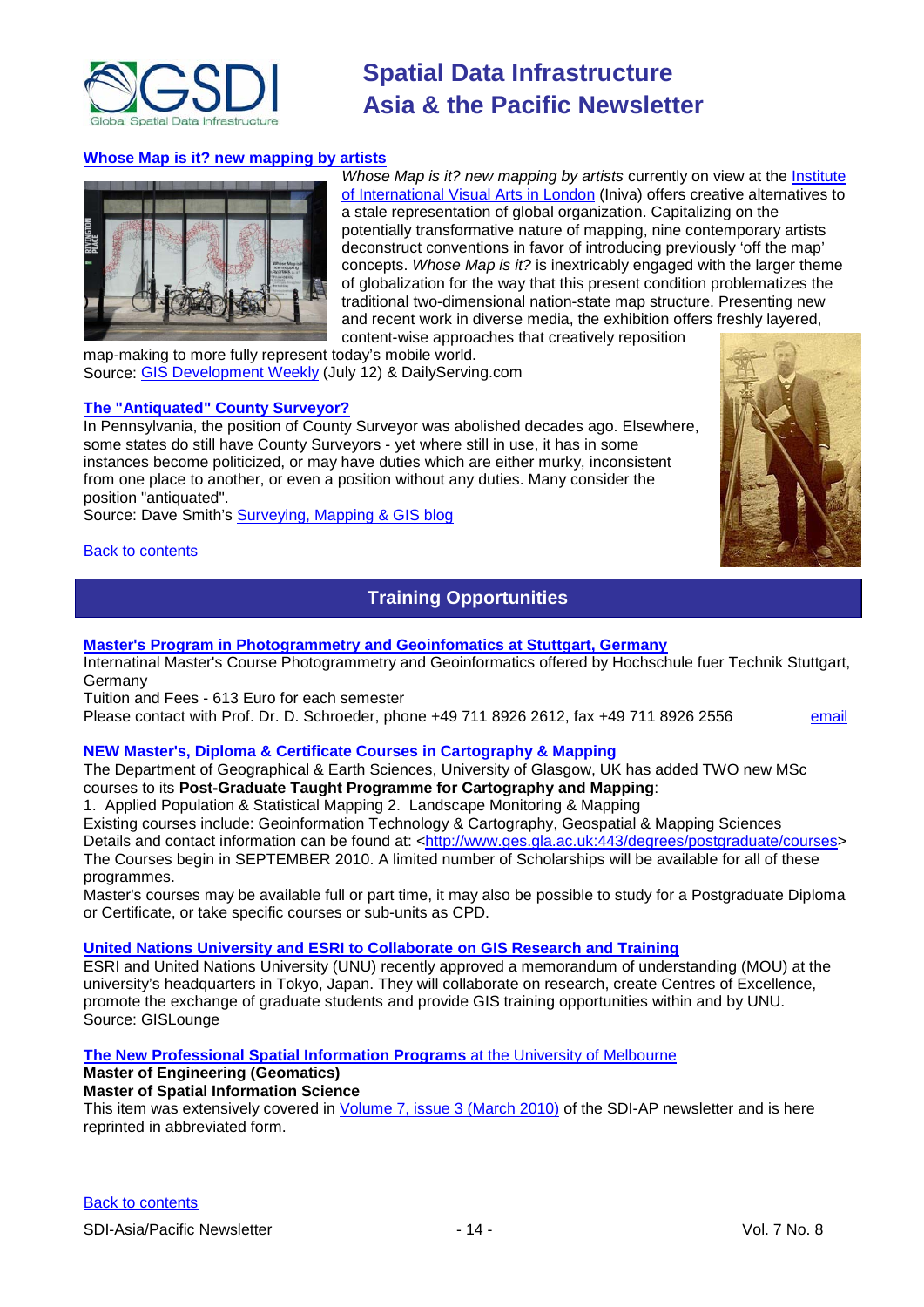

#### **[Forestry GIS User Group Opens for Membership](http://www.vector1media.com/news/top-stories/53-corporate-news/8187-forestry-gis-user-group-opens-for-membership)**

ESRI has launched a new user group specifically for its forestry and timberland management customers. The newly formed ESRI Forestry Group (EFG) will build opportunities for foresters to learn about business solutions, network with like-minded professionals and develop professional growth. Source: Vector1Media

#### **UNIGIS MSc now in Australia**

The international UNIGIS MSc postgraduate degree is now offered in Australia through the UNIGIS study centre at the University of Canberra, ACT. Students are invited to enrol in a joint program combining the capacities from the University of Canberra and University of Salzburg, Austria.

This new UNIGIS study centre is led by Prof. George Cho at the Institute of Applied Ecology, University of Canberra. The program offers in-service distance education for professionals interested in GIS and Geoinformatics. Courses towards the MSc were launched with an on-site workshop in 2009 and lead students to obtain recognised international academic degrees.

Source: [http://www.unigis.net](http://www.unigis.net/)

#### **[Trimble Seminars](http://www.trimble.com/mgis/webinars.shtml)**

Trimble will launch a new series of web seminars for people with an interest in GPS and GIS. They will be offered every 4-6 weeks. The schedule for upcoming 'webinars' includes: an introduction to the new Yuma rugged tablet computer and VRS. Visit the [Trimble website](http://www.trimble.com/mgis/webinars.shtml) for more information. Source: [Asian Surveying & Mapping](http://www.asmmag.com/news)

#### **Web Map Gallery**

#### [Web Map Gallery](http://www.directionsmag.com/webmapgallery/) | [Contribute Web Map](http://www.directionsmag.com/webmapgallery/?duty=Contribute)

Web Map Gallery is a resource for readers to see what others geospatial professionals have created. We encourage you to contribute to the gallery so that all may benefit from the breadth of geospatial applications now being used in many industries. Please feel free to use the link "Contribute Web Map" above to add your own Internet-based mapping application with as much information as necessary to explain your contribution. Source: [Directions Magazine](http://www.directionsmag.com/webmapgallery/)

#### **[GIS software training by ESRI](http://training.esri.com/gateway/index.cfm?fa=trainingOptions.gateway)**

ESRI now offers access to more than 40 beginning, intermediate and advanced instructor-led GIS courses through a variety of training alternatives and venues including

• Video teleconferencing training at the ESRI learning centers

• Virtual Classroom **online training delivered to students' own workplaces or home computers** Source: GIS News

#### **[ESRI Training Program](http://www.esrisingapore.com.sg/training.html)**

ESRI in Singapore has released its training schedule for the first part of 2010, up to next February. Seats are reserved on a first come, first served basis, upon registration. Training prerequisites will be as indicated in the course notes. For course outlines, contact **ESRI** direct.

#### **[Geospatial technology update seminars scheduled for SE Asia](http://www.esri.com/news/releases/10_1qtr/geo-tech.html)**

ESRI and GIS Development will present free seminars to mapping agencies in Southeast Asia. The Geospatial Technology Update seminars will take place in Jakarta, Indonesia; Bangkok, Thailand; Hanoi, Vietnam; Kuala Lumpur, Malaysia; and Manila, Philippines. The seminars commenced January 2010. The seminars will outline technology trends in the geospatial community including how to take advantage of the Web 2.0 environment, the integration of topographic and remotely sensed data and how to best offer published data via cloud computing.

Mapping organisation staff members and managers and their affiliates, including national hydrographic and aeronautical agencies, are invited to attend the free, daylong program in their respective cities. For more information and to register, visit [http://www.GISdevelopment.net/GTUS.](http://www.gisdevelopment.net/GTUS) For more information on how mapping agencies use GIS software, visit [www.esri.com/maps](http://www.esri.com/maps)

#### **[FOSS 4G 2010 Workshops -](http://2010.foss4g.org/) Barcelona, Spain.** – [Workshop webpage](http://2010.foss4g.org/workshop02.php)

This item was extensively covered in [Volume 7, issue 3 \(March 2010\)](http://portal.gsdi.org/files/?artifact_id=688) of the SDI-AP newsletter and is here reprinted in abbreviated form.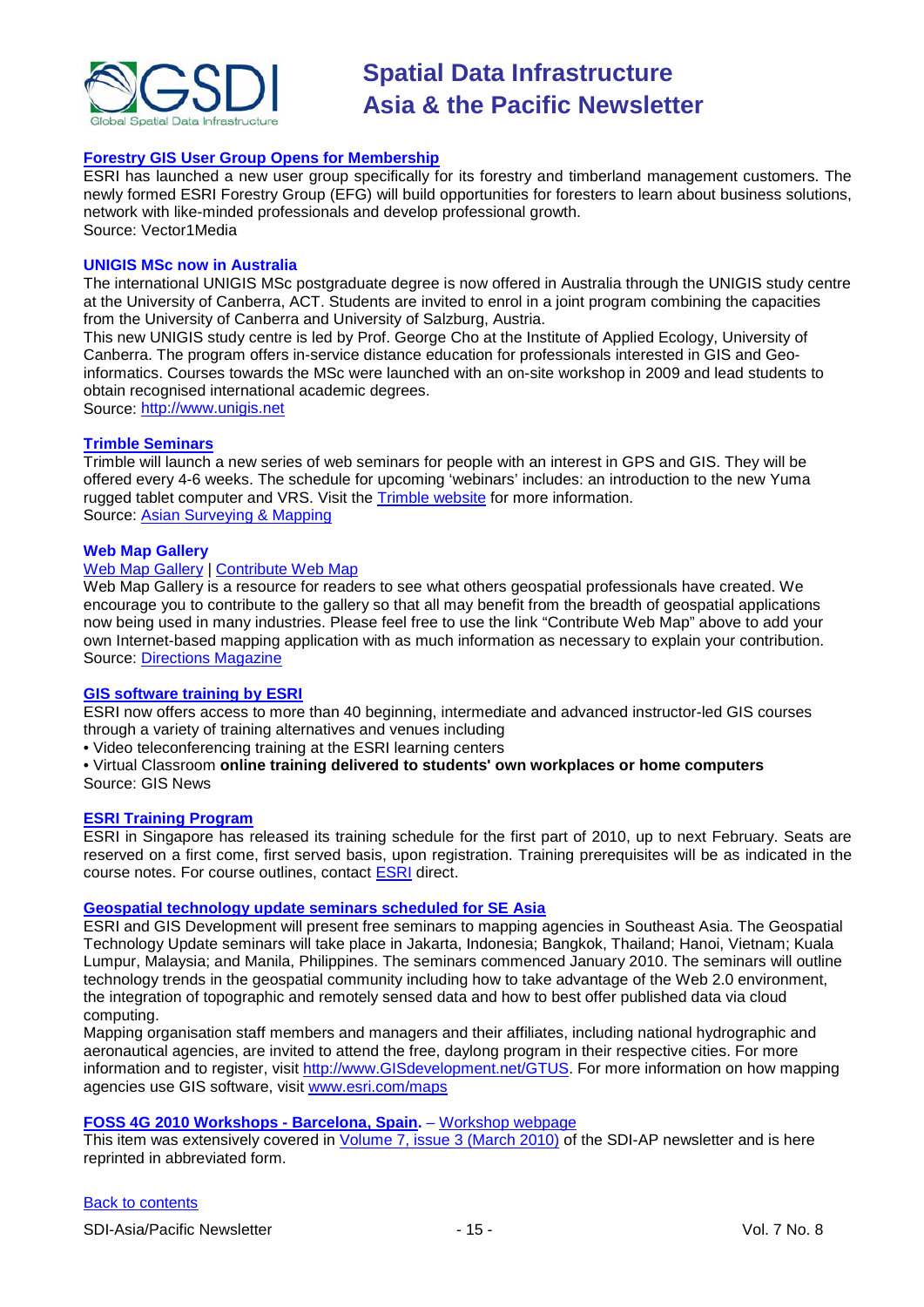

#### **September 6 Workshops (Monday afternoon, 15-18h)**

- W-01: Web mapping with GeoServer
- W-02: gvSIG 1.9 user workshop
- W-03: Setting up an OpenStreetMap rendering toolchain
- W-04: Introduction to PostGIS
- W-05: Introduction to the Mapbender geoportal framwework
- W-06: Solid web mapping with Python
- W-07: Practical introduction to ZOO, the powerful WPS platform

#### **September 7 Workshops (Tuesday morning, 9-12h)**

- W-08: Getting started with MapServer
- W-09: Quantum GIS and PostGIS: Solving spatial problems and creating web-based analysis tools
- W-10: FOSS4G routing with PgRouting tools, OpenStreetMap road data and GeoEXT
- W-11: Working with OpenLayers
- W-12: GeoNetwork for dummies, or how to setup an SDI in 3 hours
- W-13: Geospatial for java
- W-14: Practical introduction to GRASS

**FOSS 4G 2010 Tutorials - Barcelona, Spain.** – [Tutorials webpage](http://2010.foss4g.org/tutorial01.php) (7 – 9 September) Source: FOSS4G [2010 press release 5](http://wiki.osgeo.org/wiki/FOSS4G_2010_Press_Release_5)

#### **[Transparency in Land Administration -](http://www.aru.ac.tz/page.php?id=136) (2 weeks) - Ardhi University TANZANIA (18 – 31 November, 2010)** Course objectives:

Transparency in land administration is a critical factor and a precondition for enhanced good governance. It is also a major step towards elimination of corruption in land administration. The objectives of this course are;

To share innovative tools to achieve tenure security and transparency in land administration; To enhance participants' awareness and understanding of transparency, disclosure management and flow of

information in land administration matters; and

To inculcate knowledge on tools required to engender and operationalise and monitor transparency in land administration.

**[5th Thailand GIS for Disaster Risk Management Course](http://www.adpc.net/v2007/TRG/TRAINING%20COURSES/INTERNATIONAL%20COURSES/2010/GIS/Default.asp)** Bangkok, Thailand, 16-27 August

<span id="page-15-0"></span>[Back to contents](#page-0-0)

### **Funding Opportunities, Awards, Grants**

#### **Sol Katz Award - Call For Nominations**

The Open Source Geospatial Foundation would like to open nominations for the 2010 Sol Katz Award for Geospatial Free and Open Source Software.

The Sol Katz Award for Geospatial Free and Open Source Software (GFOSS) will be given to individuals who have demonstrated leadership in the GFOSS community. Recipients of the award will have contributed significantly through their activities to advance open source ideals in the geospatial realm.

Nominations for the Sol Katz Award should be sent to [SolKatzAward@osgeo.org](mailto:SolKatzAward@osgeo.org) with a description of the reasons for this nomination. Nominations will be accepted until [23:59 UTC on August 20th.](http://www.timeanddate.com/worldclock/fixedtime.html?month=8&day=20&year=2010&hour=23&min=59&sec=59) A recipient will be decided from the nomination list by an OSGeo designated selection committee. Source: [Open Source Geo](http://www.osgeo.org/node/1057)

#### **[Ecohealth Emerging Infectious Diseases Research](http://www.idrc.ca/en/ev-151369-201-1-DO_TOPIC.html)**

[Eco EID: Ecohealth Emerging Infectious Diseases Research Initiative: Call for Proposals for Southeast Asia](http://www.idrc.ca/uploads/user-S/12771294741Eco_EID_Call_for_Research_Proposals_EN.pdf) In collaboration with CIDA and AusAID, the International Development Research Centre (IDRC) Ecohealth team has announced the Ecohealth Emerging Infectious Diseases Research Initiative (Eco EID) Call for Proposals for South East Asia.

Research funded through the Eco EID initiative?s Call for Proposals in South East Asia will apply an ecohealth approach to improve the understanding of the environmental, societal, and economic interactions associated with development that predispose the region to disease emergence and spread. It will also assist in the development of intervention strategies that sustainably prevent or limit the spread of emerging infectious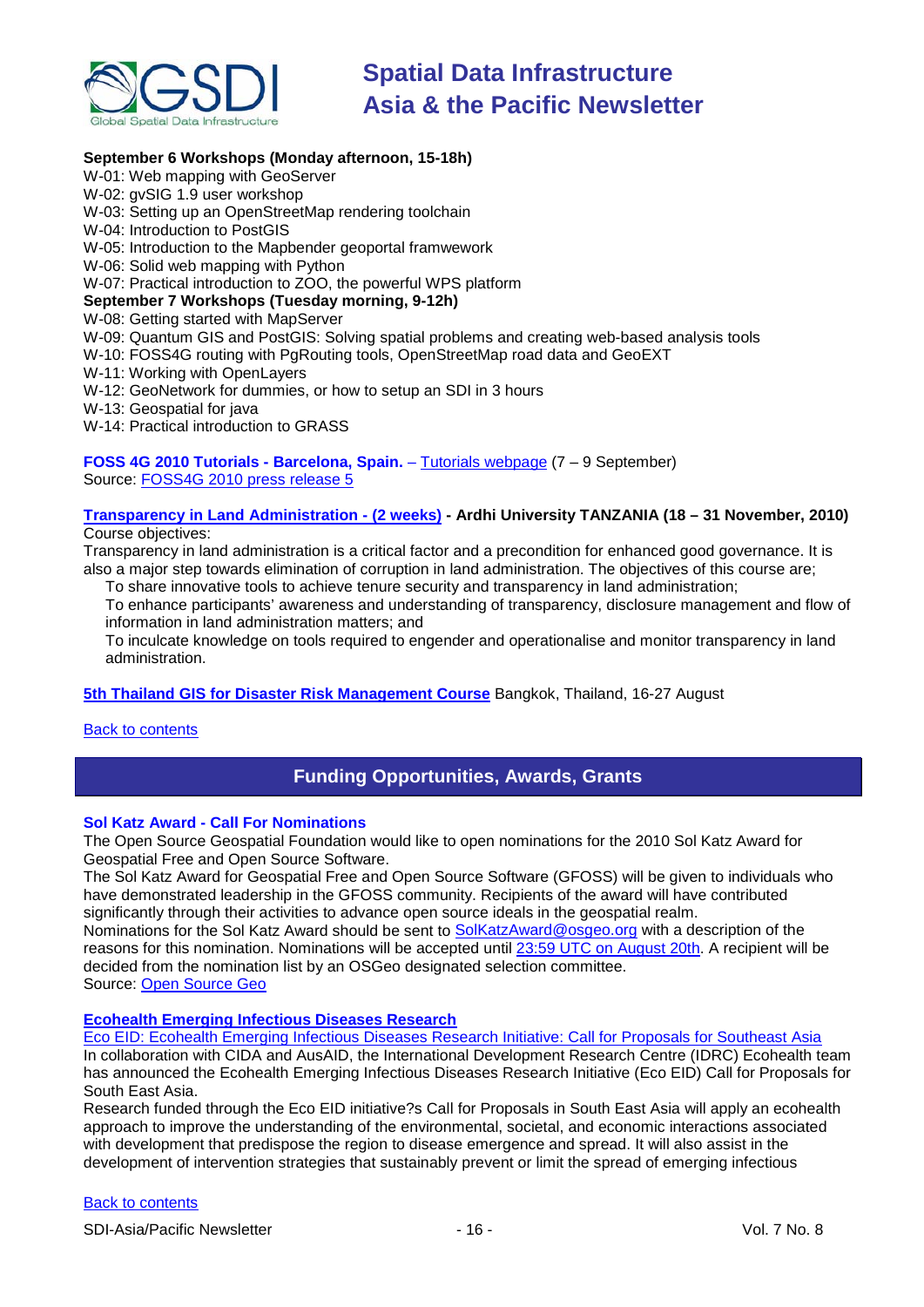

diseases.

#### **Submission date for Letters of Intent: August 3, 2010**

#### **[Trimble Student Paper Competition for Surveying](http://www.trimbledimensions.com/StudentPaperPromotion/default.aspx)**

Trimble is holding its 2010 Surveying Student Paper Competition. The winning student author will have the opportunity to present their survey application paper at Trimble Dimensions 2010 in Las Vegas, Nevada. The winner will receive a trip to the conference plus 3 nights' accommodations to take part in Trimble's internationally recognized conference with surveying professionals from around the world. In addition, the winning student's school will also receive a Trimble® R8 GNSS System.

#### **How to Enter: (Full details at the Competion web page)**

To enter, submit your completed entry form below with a written paper of 1500 words or more. The paper must describe an application and use of Trimble Survey equipment. All papers must be submitted in the English language, in Microsoft Word format.

All entries must include the student's name, student's address, student's email address, University name and address in order to be eligible for the competition.

Entries will be accepted from June 14th until August 15th, 2010. Judging of entries will occur from August 16th, 2010 to September 21st, 2010. The announcement of the winner will be September 22nd, 2010.

#### **Wanted: Innovative [Ideas for Applications in Satellite Navigation](http://www.galileo-masters.eu/index.php?kat=press.html&anzeige=press27.html)** *€20,000 grand prize*

The seventh European Satellite Navigation Competition (ESNC) has commenced its search for applications in satellite navigation at [<www.galileo-masters.eu>](http://www.galileo-masters.eu/). Until the end of July, innovators all over the world will have the chance to develop their ideas for new products and services based on satellite positioning.

#### **ESRI's Mashup Challenge Winners Announced**

Links to the winning mashups and related videos can be found at [http://www.esri.com/apimashup.](http://www.esri.com/software/mapping_for_everyone/api/mashup.html) Source: [Directions Magazine](http://www.directionsmag.com/press.releases/?duty=Show&id=45995)

#### **Asia - [RS and GIS Scholarships](http://www.ait.ac.th/AIT/admissions/Current_Scholarships)**

Remote Sensing and GIS field of study at Asian Institute of Technology (Thailand) has recently announced scholarships for this coming August 2010 semester. These scholarships will be granted to students who have excellent study records. Please take your chance to apply for this scholarship.

#### **[MapGuide Project Sponsorship Program](http://mapguide.osgeo.org/sponsorship)**

The MapGuide Project Steering Committee is pleased to announce the MapGuide Open Source Project Sponsorship and Donation program. This program provides a source of funding to help ensure the continued success of MapGuide Open Source. The full details of the program are available at the URL link above. Source: [OSGeo](http://www.osgeo.org/node/978)

#### **[NAVTEQ Global LBS](http://developer.navteq.com/site/global/market/lbs_challenge/p_lbs_home.jsp) Challenge**

#### **Registration for all Regions is now CLOSED**

Registration for all five regions is now closed. You can view the remaining key dates for each region [on the](http://www.nn4d.com/site/global/market/lbs_challenge/about/key_dates/p_key_dates.jsp)  [2010 LBS Challenge calendar. V](http://www.nn4d.com/site/global/market/lbs_challenge/about/key_dates/p_key_dates.jsp)iew photos and videos from the award ceremony of each region on the 2010 [LBS Challenge Gallery.](http://www.nn4d.com/site/global/market/lbs_challenge/gallery/2010_lbschallenge/p_2010lbschallenge.jsp)

#### **Earn a PhD in Fuxin**

Professor Xu Aigong is seeking PhD students to study under him at Liaoning Technical University in Fuxin, China. His subjects of interest include geodesy and geomatics, GNSS, GIS and intelligent transportation systems. Students may be eligible for support under the 2010 Liaoning Provincial Government Scholarship Program. Email [Prof. Xu](mailto:%22xu_ag@126.com%22) for details

#### **[ICIMOD Photo Contest on Mountain Biodiversity](http://www.icimod.org/photocontest/2010/page/about)**

ICIMOD is organising a Photo Contest on 'Mountain Biodiversity' to mark the International Year of Biodiversity 2010 and raise awareness of the vital role that mountain biodiversity plays in sustaining life in the Hindu Kush Himalayan region and beyond. The themes of the competition reflect the theme of the [International Year of](http://www.cbd.int/2010/welcome/)  [Biodiversity 2010](http://www.cbd.int/2010/welcome/) 'Biodiversity is life. Biodiversity is our life', and the theme for the International Day for [Biological Diversity 22 May 2010](http://www.cbd.int/idb/2010/) 'Biodiversity, Development and Poverty Alleviation'. Regional Scope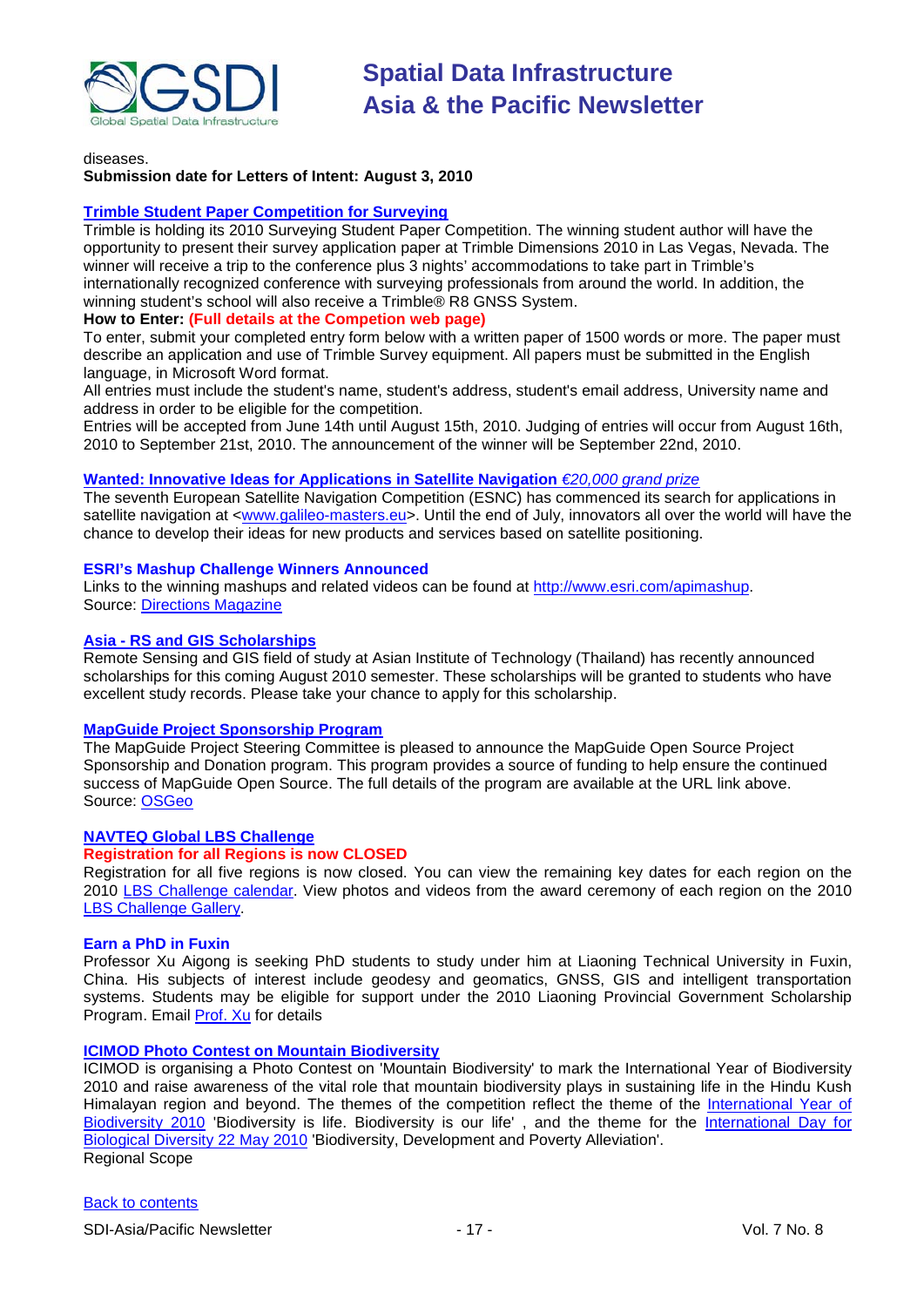

To qualify for the competition, images must be taken within the Hindu-Kush Himalayan portion of ICIMOD's regional member countries - Afghanistan, Bangladesh, Bhutan, China, India, Myanmar, Nepal, and Pakistan as shown in the [ICIMOD regional map.](http://www.icimod.org/index.php?page=43)

#### **ESRI Australia supports Spatial Technology in Schools competition**

ESRI Australia is proud to once again support the annual Spatial Technology in Schools competition. The competition sees students from across Australia use GIS technology in challenging, informative and fun ways to assist in solving a problem from any area of the curriculum.

The competition is conducted in each State and Territory of Australia, and New Zealand, with a prize awarded for the best project in each region. The winners of each region are then judged to determine the Regional Winner.

ESRI Australia is providing free ArcGIS software licences for schools entering in the competition. By using the same software that is used by millions of GIS professionals around the world every day, students will gain real insights into how GIS is used to solve real-world issues.

Participating schools can request their free licence by visiting [<www.esriaustralia.com.au/esri/6176.html>](http://www.esriaustralia.com.au/esri/6176.html) or by contacting ESRI Australia Connect via email at [<connect@esriaustralia.com.au>](mailto:connect@esriaustralia.com.au).

#### <span id="page-17-0"></span>**[Back to contents](#page-0-0)**

### **Employment Opportunities**

#### **[Calling for volunteer mappers for West Africa](http://www.mapaproject.org/?p=599)**

The MAPA project (Mapping Africa's Protected Areas) <<http://www.mapaproject.org/> > now is ready to tackle West Africa. The time has come for MAPA to recruit some more mapping volunteers, approximately 20 2 person teams to drive MAPA vehicles through West Africa between October 2010 and July 2011. This is very exciting for MAPA and means that Phase 2 is really underway.

The MAPA Project aims to make Africa's conservation areas more visible, accessible and secure by creating a digital archive of the boundaries, roads and infrastructure for over 1,000 conservation areas.

Mapping volunteers are unpaid but the following expenses are covered:

•budget accommodation (camping unless unavailable),

•fuel,

•all vehicle repairs

•border fees, ferries, park fees, etc

•Basically everything except personal expenses

The main mapping expedition will consist of two cars working together for 10 months. MAPA has found that most people are not able to sustain more than 4-6 weeks of mapping. Therefore, 20 teams of 2 people (2 cars for 10 months) are sought. Although some teams will do more than one shift, others will fall out at short notice. At the MAPA website, click on the "Volunteer Now!" < [http://www.mapaproject.org/?page\\_id=24](http://www.mapaproject.org/?page_id=24) > menu option to read more.

Go to this link to download the Volunteer's Application Form

<<http://www.mapaproject.org/wp-content/2008/02/20100614-volunteer-application.doc> >

Go to this link to download last year's volunteers' handbook

<<http://www.mapaproject.org/wp-content/2008/02/20090512-procedures-and-technical-settings.pdf> >

**Spatial Jobs Online (Australia) Because of tight application closing dates the editors provide these**  websites for employment seekers to access directly: <<http://www.spatialjobs.com.au/> > and

< [http://www.GISjobs.com.au](http://www.gisjobs.com.au/) >

#### **Looking for a GIS - Geomatics Job in Canada?**

Here are some links: 1) [Geomatics Canada Job Site;](http://geomaticscanada.com/jobs.cfm) 2) [GeographyJobs.ca;](http://www.geographyjobs.ca/) 3) [GoGeomatics Canada;](http://canada.gogeomatics.net/frmHome.aspx) 4) [Geomatics Employment Center](http://gisjobs.ca/)

Source: V1 Magazine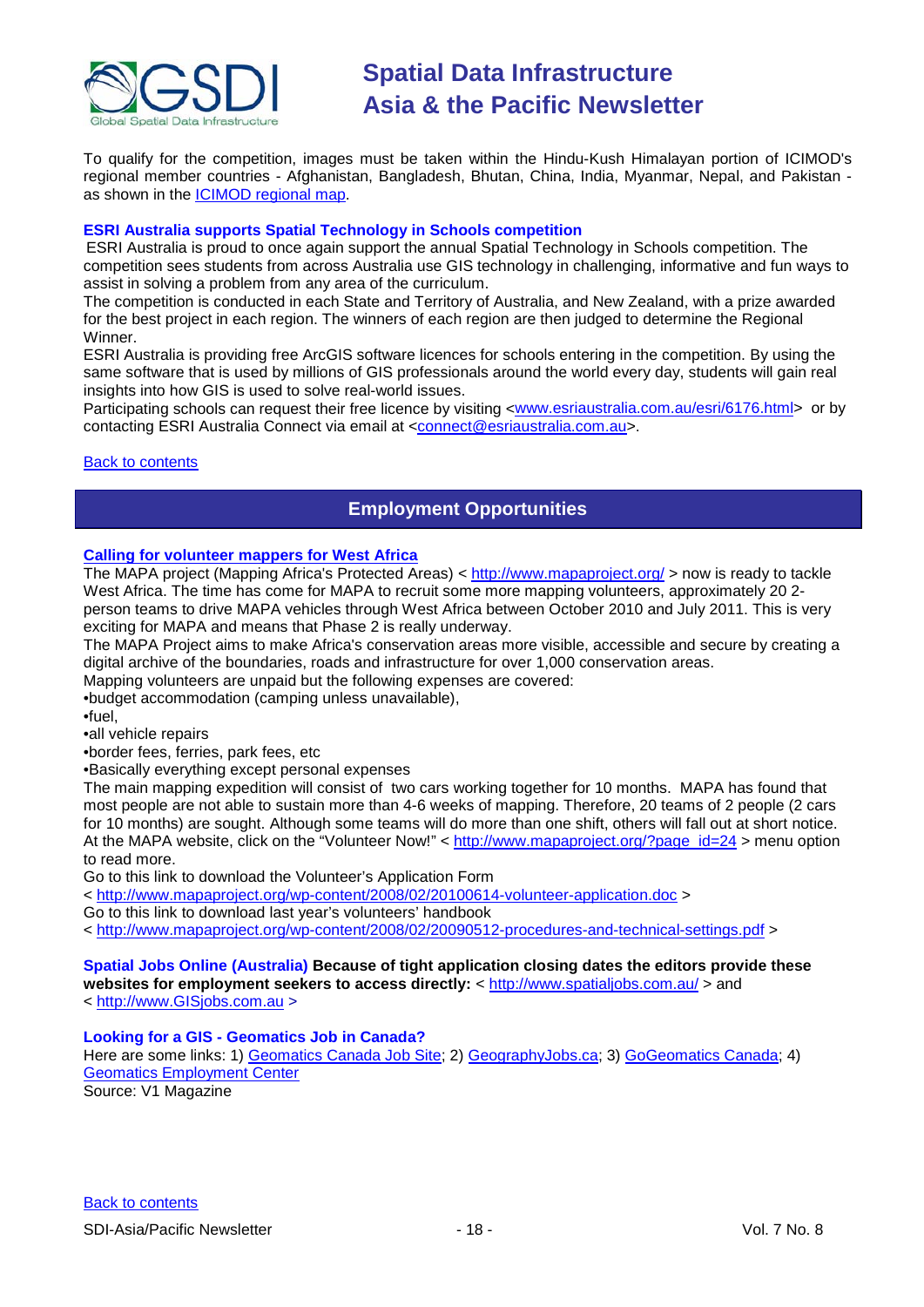

### **Conference Proceedings**

#### <span id="page-18-0"></span>**[Live webcasts of the Second Open Source GIS Conference -](http://cgs.nottingham.ac.uk/~osgis10/os_home.html) 22nd June 2010**

#### **gvSIG Desktop and gvSIG Mobile workshops**

The gvSIG workshop that was held at OSGIS 2010 (Nottingham - United Kingdom) in June, is available in the gvSIG website. It contains a course about [gvSIG Desktop,](http://www.gvsig.org/web/docusr/learning/gvsig-courses/gvsig_des_1.9_u_en/) and another one about [gvSIG Mobile.](http://www.gvsig.org/web/docusr/learning/gvsig-courses/gvsig_mob_0.3_u_en/)

#### **[Report on the Fourth Central](http://asmmag.com/features/report-on-the-fourth-central-asia-gis-conference) Asia GIS Conference**

#### **[The 16th Session of the Asia-Pacific Regional Space Agency Forum \(APRSAF-16\)](http://www.aprsaf.org/feature/feature_109.html)**

The **[24th FIG International Congress 2010](http://www.fig2010.com/)** (Sydney, 11-16 April) has now concluded and the papers from the [Technical Proceedings](http://www.fig.net/pub/fig2010/techprog.htm) and the [Meeting Programme](http://www.fig.net/pub/fig2010/meetprog.htm) are now available.

#### **[2010 ESRI Developer Summit](http://www.esri.com/events/devsummit/index.html) 22-25 March**

View the [plenary demos](http://www.esri.com/events/devsummit/videos/index.html) and [tech session videos.](http://www.esri.com/events/devsummit/tech-session-videos/index.html) More technical information is going to be posted so check back for this additional information.

Source: [ESRI](http://www.esri.com/events/devsummit/index.html)

#### **[5th gvSIG Conference Proceedings available](http://jornadas.gvsig.org/comunicaciones/reports)**

The videos of the report sessions and workshops at the 5th gvSIG Conference, held the first week of December 2009, are now available.

All the videos are available with English and Spanish audio. They are available to be downloaded directly as well as online.

With this publishing, we pretend to bring the Conference closer to the interested people that could not attend the event, having the possibility to access to the recording of the different sessions.

#### **2010 NSGIC Midyear Conference Archive Published**

The National States Geographic Information Council (NSGIC) hosted the 2010 NSGIC Midyear Conference on March 7-10, 2010 in Annapolis, Maryland, USA. The NSGIC is an organization committed to efficient and effective government through the prudent adoption of geospatial information technologies (GIT). The archive of [PowerPoint presentations](http://www.nsgic.org/events/2010_midyear.cfm) and other materials from the 2010 NSGIC Midyear Conference, is now available.The archive includes the [final on-site agenda](http://www.nsgic.org/events/2010midyear/OnsiteAgenda.pdf) (PDF) as well as the final attendance roster (PDF) from the conference. [NSGIC's on-line conference](http://www.nsgic.org/events/archives.cfm) archives include materials from the 1999 Midyear conference to the present. Source:<http://news.nsgic.org/> & Wonkug Baek

#### **[The Australian and New Zealand Map Society Conference 2010](http://blogs.slq.qld.gov.au/jol/2010/05/14/the-australian-and-new-zealand-map-society-conference-2010/)**

<span id="page-18-1"></span>[Back to contents](#page-0-0)

### **Conferences, Events**

For upcoming events of global or major international interest, please visit the [upcoming conference list o](http://gsdi.org/events/upcnf.asp)n the GSDI website.

#### **The editors welcome news of conferences & events from the newsletter subscribers**

| Date               | Location  | <b>Event</b>                                                            |
|--------------------|-----------|-------------------------------------------------------------------------|
| <b>August 2010</b> |           |                                                                         |
| $2 - 4$ August     | Brisbane, | <b>GITA 2010 - Australia and New Zealand</b>                            |
|                    | Australia | GITA 2010 is the premier geospatial technologies conference in          |
|                    |           | Australia and New Zealand. This year's program will focus on            |
|                    |           | "Smarter infrastructure for a sustainable future" with particular focus |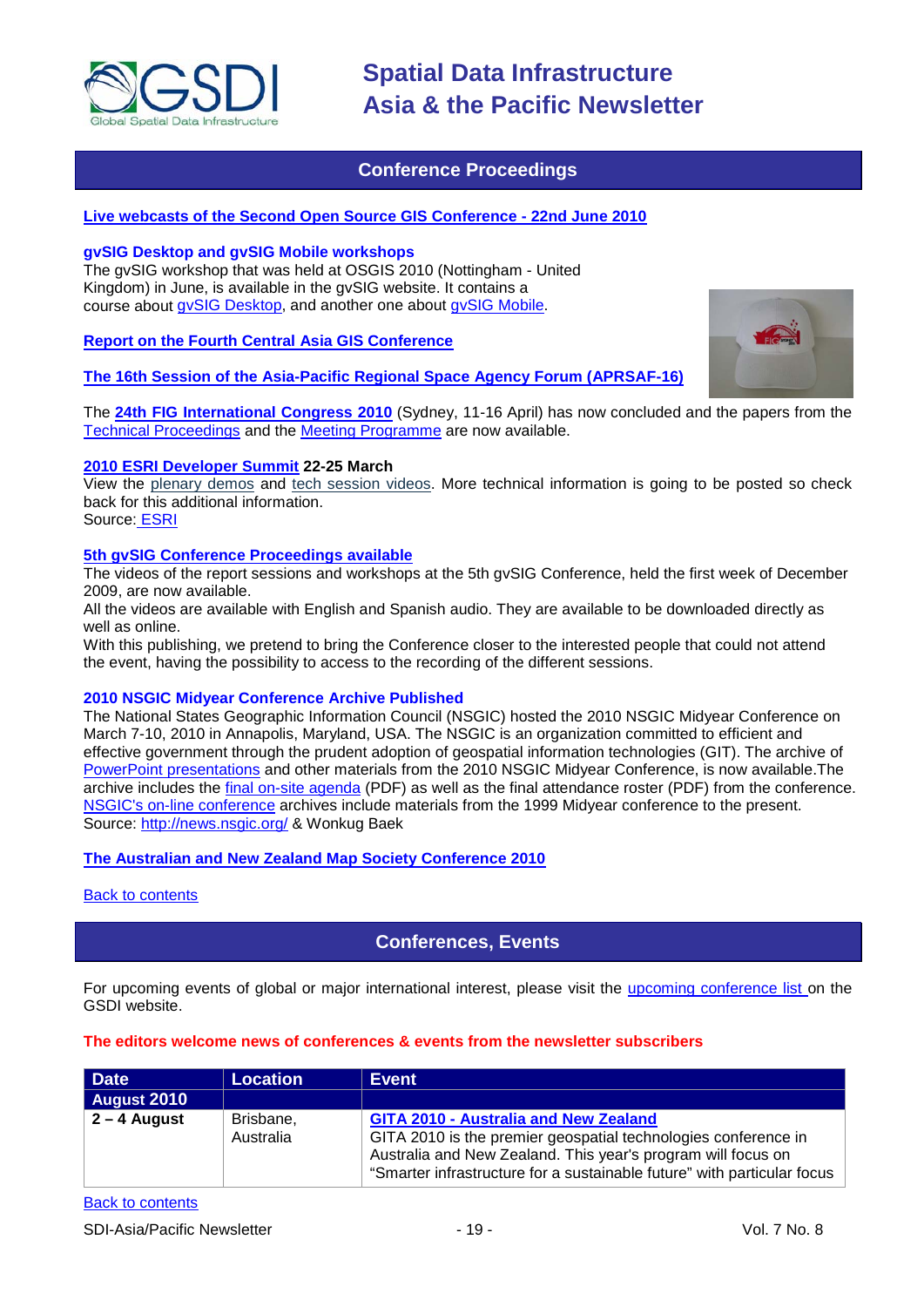

|                 |              | on water reform, smart grid, critical infrastructure protection and<br>emergency management, transportation and safety, and<br>telecommunications and will feature the launch of two world class<br>technology breakthroughs!<br><b>CONTACT</b> |
|-----------------|--------------|-------------------------------------------------------------------------------------------------------------------------------------------------------------------------------------------------------------------------------------------------|
| $9 - 12$ August | Kyoto, Japan | <b>ISPRS Commission VIII symposium</b>                                                                                                                                                                                                          |
|                 |              | International Society for Photogrammetry and Remote Sensing                                                                                                                                                                                     |
|                 |              |                                                                                                                                                                                                                                                 |
|                 |              | Contact: (Ms. Kumiko Sekiguchi, Ms. Juri Hikiba)                                                                                                                                                                                                |
|                 |              | The deadline for this full paper submission was extended to                                                                                                                                                                                     |
|                 |              | June 6                                                                                                                                                                                                                                          |
| 17 August       | Wellington,  | <b>Workshop: Shaping the Geospatial Future of New Zealand</b>                                                                                                                                                                                   |
|                 | New Zealand  | The Spatial Industry Business Association is hosting a                                                                                                                                                                                          |
| "NEW"           |              | workshop to bring together people from across the                                                                                                                                                                                               |
|                 |              |                                                                                                                                                                                                                                                 |
|                 |              | geospatial sector to present and discuss how they are                                                                                                                                                                                           |
|                 |              | working to further realise the value of geospatial                                                                                                                                                                                              |
|                 |              | information.                                                                                                                                                                                                                                    |
|                 |              | The workshop will take the form of a series of 10-minute                                                                                                                                                                                        |
|                 |              | presentations to outline how each organisation is working                                                                                                                                                                                       |
|                 |              |                                                                                                                                                                                                                                                 |
|                 |              | in the geospatial market. That will be followed by a panel                                                                                                                                                                                      |
|                 |              | discussion where each organisation will be given an                                                                                                                                                                                             |
|                 |              | opportunity to describe how they are setting out to address                                                                                                                                                                                     |
|                 |              | a specific challenge.                                                                                                                                                                                                                           |
|                 |              | To facilitate the Q&A session, please feel free to submit your                                                                                                                                                                                  |
|                 |              | questions in advance to the Secretary of SIBA NZ, Mike Pownall.                                                                                                                                                                                 |
| 23 August -     | Bangkok,     | <b>Call for Applications: Workshop on Asian Coastal Cities</b>                                                                                                                                                                                  |
|                 |              |                                                                                                                                                                                                                                                 |
| 1 September     | Thailand     | The Southeast Asia START Regional Center and the East-West                                                                                                                                                                                      |
|                 |              | Center has issued a Call for Applications for an upcoming                                                                                                                                                                                       |
|                 |              | International Workshop to address the risks of flooding in Asian                                                                                                                                                                                |
|                 |              | Megacties. With support from the Asia-Pacific Network for Global                                                                                                                                                                                |
|                 |              | Change Research (APN) the Workshop on Climate Change                                                                                                                                                                                            |
|                 |              | <b>Vulnerability Assessment and Urban Development Planning</b>                                                                                                                                                                                  |
|                 |              | for Asian Coastal Cities will be held on August 23 to September 1.                                                                                                                                                                              |
|                 |              | The Workshop objectives include:                                                                                                                                                                                                                |
|                 |              |                                                                                                                                                                                                                                                 |
|                 |              | 1) The development of capacity on the part of urban planners,                                                                                                                                                                                   |
|                 |              | managers, and researchers in climate change risk and vulnerability                                                                                                                                                                              |
|                 |              | assessment and its application to urban development planning and                                                                                                                                                                                |
|                 |              | governance.                                                                                                                                                                                                                                     |
|                 |              | 2) The promotion of locally led risk and vulnerability research in                                                                                                                                                                              |
|                 |              | Asian coastal cities that is linked to user needs.                                                                                                                                                                                              |
|                 |              | 3) The development of partnerships between researchers, planners                                                                                                                                                                                |
|                 |              | and policy makers that encourage communities of knowledge for                                                                                                                                                                                   |
|                 |              | vulnerability assessment in each participating city.                                                                                                                                                                                            |
|                 |              |                                                                                                                                                                                                                                                 |
|                 |              | The Workshop invites researchers, urban planners and managers,                                                                                                                                                                                  |
|                 |              | practitioners, professionals and policymakers interested in and                                                                                                                                                                                 |
|                 |              | working on topics related to the workshop topics to submit an                                                                                                                                                                                   |
|                 |              | Application to the Southeast Asia Regional Center by 1 March                                                                                                                                                                                    |
|                 |              | 2010.                                                                                                                                                                                                                                           |
|                 |              | The application must include:                                                                                                                                                                                                                   |
|                 |              | A curriculum vitae for each applicant                                                                                                                                                                                                           |
|                 |              | A written letter of interest describing the relevance of the workshop                                                                                                                                                                           |
|                 |              | to the applicant/team's academic or professional work and                                                                                                                                                                                       |
|                 |              |                                                                                                                                                                                                                                                 |
|                 |              | expected benefits of participation                                                                                                                                                                                                              |
|                 |              | All materials should be submitted in English                                                                                                                                                                                                    |
|                 |              | For more information, review the Call for Applications or contact.                                                                                                                                                                              |
| $25 - 7$ August | Hue City,    | <b>Asian Symposium on Disaster Impact and its Assessment in</b>                                                                                                                                                                                 |
|                 | Vietnam      | <b>Asia</b>                                                                                                                                                                                                                                     |
|                 |              | The Asian Symposium on Disaster Impact and Its Assessment in                                                                                                                                                                                    |
|                 |              | Asia is being organized under the aegis of the European                                                                                                                                                                                         |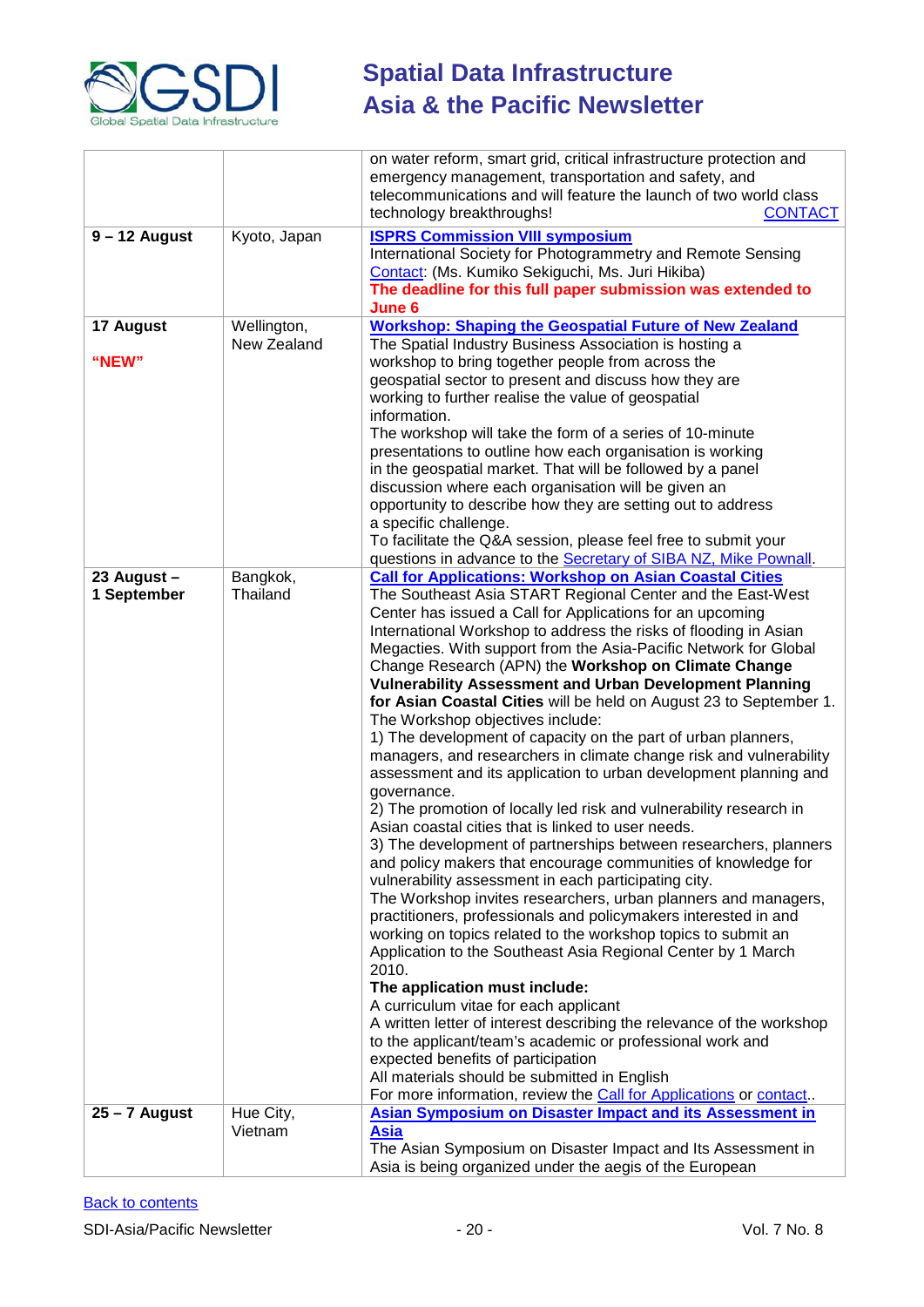

|                        |                  | <b>Commission funded FP6 MICRODIS</b><br>Integrated Project (www.microdis-eu.be).<br>Disasters in Asia have been severely affecting the local capacities.<br>This requires multi-prong actions for prevention, mitigation,<br>assessment, and management in an enabling environment - with<br>the goal of sustainability. The multi-dimensional nature of disaster<br>impact requires multi-disciplinary and multinational cooperation,<br>which is the primary goal of the MICRODIS Project. Therefore, the<br>Asian symposium is aimed at:<br>1. Bringing together multiple stakeholders: academics, bureaucrats,<br>researchers, professionals, UN representatives, NGOs and others<br>to discuss current issues on disaster impact and assessment.<br>2. Presenting multi-country, multi-discipline scenario on disaster<br>impacts that emerged out of MICRODIS empirical studies.<br>3. Sharing evidence-based knowledge and methodologies that<br>facilitate the development of prompt operational strategies for the<br>future.<br>Abstract deadline & full paper submission date HAS passed. |
|------------------------|------------------|-------------------------------------------------------------------------------------------------------------------------------------------------------------------------------------------------------------------------------------------------------------------------------------------------------------------------------------------------------------------------------------------------------------------------------------------------------------------------------------------------------------------------------------------------------------------------------------------------------------------------------------------------------------------------------------------------------------------------------------------------------------------------------------------------------------------------------------------------------------------------------------------------------------------------------------------------------------------------------------------------------------------------------------------------------------------------------------------------------|
| <b>September</b>       |                  |                                                                                                                                                                                                                                                                                                                                                                                                                                                                                                                                                                                                                                                                                                                                                                                                                                                                                                                                                                                                                                                                                                       |
| 2010<br>1-3 September  | Paris            | <b>PCV2010</b><br>PCV 2010 will be held in next year. It is an ISPRS selective<br>conference covering all the aspects of computer vision and image<br>analysis dealing with geographic data. PCV focuses on the                                                                                                                                                                                                                                                                                                                                                                                                                                                                                                                                                                                                                                                                                                                                                                                                                                                                                       |
|                        |                  | processing of images and 3D point clouds, acquired from satellites,<br>aircraft or from street level acquisition systems.<br>Important dates: 1 March, 2010: for peer reviewed papers;<br>1 April: abstracts of non peer-reviewed papers.<br>31 August is tutorial day. Conference dates are 1-3 September,<br>2010. Visit the Website for further details.                                                                                                                                                                                                                                                                                                                                                                                                                                                                                                                                                                                                                                                                                                                                           |
| 1-3 September<br>"NEW" | Seoul, Korea     | <b>SMART KOREA 2010</b><br>The Korean government will host "2010 Smart Korea", the biggest<br>geospatial symposium and exhibition in South Korea, on<br>September 1-3, 2010 at Korea International Exhibition Center<br>(KINTEX).                                                                                                                                                                                                                                                                                                                                                                                                                                                                                                                                                                                                                                                                                                                                                                                                                                                                     |
| 6-9 September          | Barcelona, Spain | <b>FOSS4G 2010</b><br>A listing of Abstracts & Presentations is available.<br>Aug 2010, Completed program available<br>6-7 Sep 2010, FOSS4G Workshops - Workshop webpage<br>7-9 Sep 2010, FOSS4G Presentations and Tutorials - webpage<br>10 Sep 2010, FOSS4G Code Sprint<br>Contact Conference Chair for further details (Lorenzo Becchi)                                                                                                                                                                                                                                                                                                                                                                                                                                                                                                                                                                                                                                                                                                                                                            |
| 20-3 September         | Gaeta, Italy     | The 10th Anniversary International Scientific and Technical<br><b>Conference "From imagery to map: digital photogrammetric</b><br>technologies".<br>More information about the conference will be available soon on the<br>official site of the Conference.<br>Contact                                                                                                                                                                                                                                                                                                                                                                                                                                                                                                                                                                                                                                                                                                                                                                                                                                |
| 22 September           | Washington, DC   | LI GeoCloud 2010<br>The first conference dedicated to geospatial cloud computing<br>Call for presentations now open<br>If you would like to submit a presentation for consideration, please<br>use our submittal form to provide an outline of the topic you would<br>like to present. Preference will be given to sponsors of the<br>conference.<br>Registration for the conference will be \$595 but early registration<br>will be held June 1 through August 30. The cost for early<br>registration will be just \$495.                                                                                                                                                                                                                                                                                                                                                                                                                                                                                                                                                                            |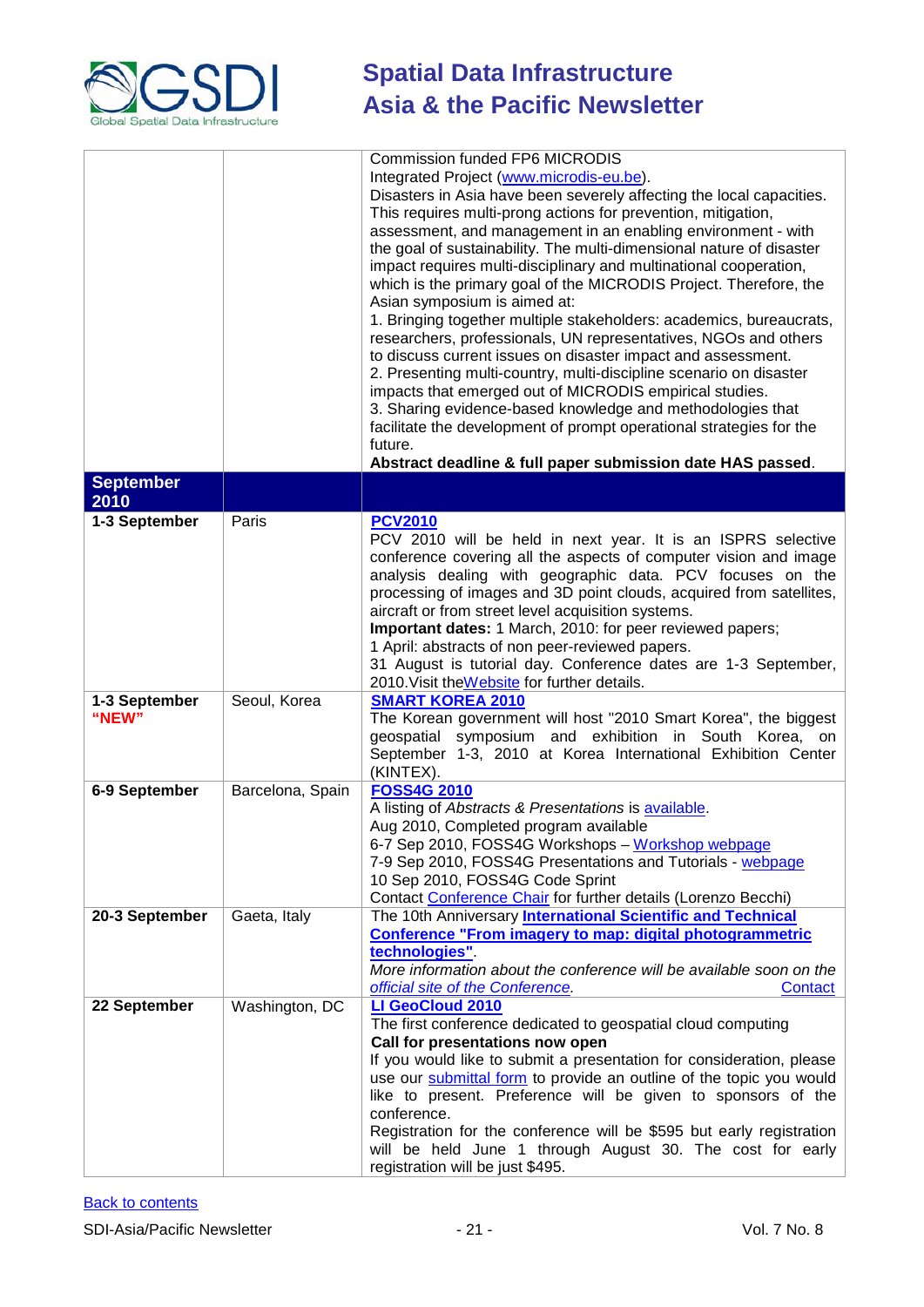

| 22-6 September                         | Toyama, Japan                                            | Asia-Pacific Radio Science Conference 2010 (AP-RASC10)<br>Contact                                                                                                                                                                                                                                                                                                                                                                                                                                                                                                                                                                                                                                                                                                                                                                                                                                                                                                                                                                                                                                                                                                                                                                                            |
|----------------------------------------|----------------------------------------------------------|--------------------------------------------------------------------------------------------------------------------------------------------------------------------------------------------------------------------------------------------------------------------------------------------------------------------------------------------------------------------------------------------------------------------------------------------------------------------------------------------------------------------------------------------------------------------------------------------------------------------------------------------------------------------------------------------------------------------------------------------------------------------------------------------------------------------------------------------------------------------------------------------------------------------------------------------------------------------------------------------------------------------------------------------------------------------------------------------------------------------------------------------------------------------------------------------------------------------------------------------------------------|
| 28-30<br><b>September</b>              | Vienna, Austria                                          | <b>Geospatial intelligence Summit</b><br><b>Key topics:</b><br>Developing an effective GIS strategy<br>$\bullet$<br>How to maximise co-operation accross national defence<br>$\bullet$<br>and security organisations<br>How to create a national spatial data infrastructure<br>٠<br>Moving from geo-information to geo-intelligence<br>$\bullet$<br>Developing an open enterprise architecture<br>$\bullet$<br>Achiving true interoperability on a national and international<br>$\bullet$<br>level<br>Meet the needs of multiple stakeholders<br>$\bullet$<br>Learn about the evolving relationship between military,<br>$\bullet$<br>intelligence and civilian agencies                                                                                                                                                                                                                                                                                                                                                                                                                                                                                                                                                                                   |
| 28 September<br>1 October<br>"NEW"     | Orlando, Florida                                         | <b>URISA's 48th Annual Conference</b><br><b>GIS Pro 2010</b>                                                                                                                                                                                                                                                                                                                                                                                                                                                                                                                                                                                                                                                                                                                                                                                                                                                                                                                                                                                                                                                                                                                                                                                                 |
| $29 - 30$<br><b>September</b><br>"NEW" | Kuala Lumpur,<br>Malaysia                                | <b>Geospatial Defence and Intelligence Asia 2010</b>                                                                                                                                                                                                                                                                                                                                                                                                                                                                                                                                                                                                                                                                                                                                                                                                                                                                                                                                                                                                                                                                                                                                                                                                         |
| 30 September<br>1 October              | Kiev, Ukraine                                            | IV Ukrainian Scientific and Practical Conference "National<br>Mapping: State, Problems, and Development Prospects"<br>(National Mapping - 2010)<br>Paper deadline: 30 June 2010<br>Registration deadline: 15 September 2010<br>Organized by: State Service of Geodesy, Cartography and<br>Cadastre of Ukraine, Institute of Geography of National<br>Academy of Sciences of Ukraine, Ukrainian Cartographic<br>Association and GIS-Association of Ukraine<br>Sessions. The following topics will be adressed:<br>1. National infrastructure of geospatial data.<br>2. Remote sensing of the Earth.<br>3. Thematic and atlas mapping.<br>4. Geographical information systems (digital cartography,<br>cartographical information in Internet, digital maps in navigation,<br>navigating systems).<br>5. The copyright in cartography.<br>6. History of cartography.<br>Conference working languages - Ukrainian, Russian, English.<br>The presented papers will be published in the proceedings of the<br>Conference.<br>Registration payment: 20 Euros includes entry to all sessions,<br>proceedings materials, meals, coffee breaks.<br>For all questions: contact:<br>Oksana Degtyar or <odegtyar@rambler.ru> or Victoria Molochko,</odegtyar@rambler.ru> |
| October 2010<br>$4 - 6$ October        | Katmandu, Nepal                                          | <b>Benefiting from Earth Observation</b>                                                                                                                                                                                                                                                                                                                                                                                                                                                                                                                                                                                                                                                                                                                                                                                                                                                                                                                                                                                                                                                                                                                                                                                                                     |
|                                        |                                                          | Contact: symposium2010@icimod.org                                                                                                                                                                                                                                                                                                                                                                                                                                                                                                                                                                                                                                                                                                                                                                                                                                                                                                                                                                                                                                                                                                                                                                                                                            |
| 5-7 October<br>"NEW"                   | Cologne,<br>Germany                                      | InterGEO 2010                                                                                                                                                                                                                                                                                                                                                                                                                                                                                                                                                                                                                                                                                                                                                                                                                                                                                                                                                                                                                                                                                                                                                                                                                                                |
| 10-15 October<br>12-14 October         | Songdo<br>Convensia,<br>Incheon,<br>Republic of<br>Korea | <b>SPIE Asia-Pacific Remote Sensing</b><br>Monitoring the Human Impact on the Natural Environment of the<br>Coastal Zone<br>10-15 October 2010                                                                                                                                                                                                                                                                                                                                                                                                                                                                                                                                                                                                                                                                                                                                                                                                                                                                                                                                                                                                                                                                                                               |
|                                        | Bonn, Germany                                            | <b>UN-Spider Workshop on Disaster Management &amp; Space</b>                                                                                                                                                                                                                                                                                                                                                                                                                                                                                                                                                                                                                                                                                                                                                                                                                                                                                                                                                                                                                                                                                                                                                                                                 |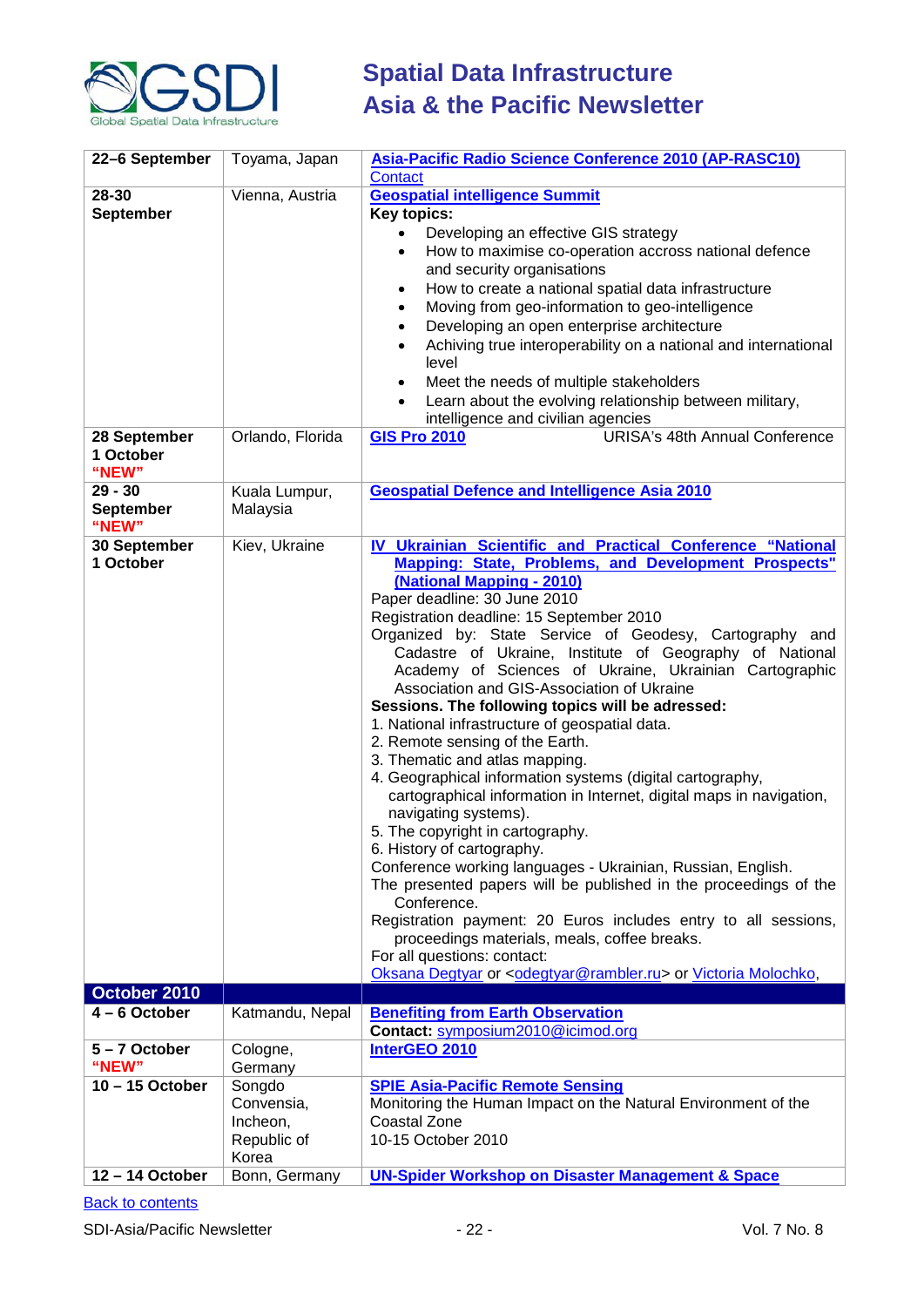

|                              |                  | <b>Technology</b>                                                                                                              |
|------------------------------|------------------|--------------------------------------------------------------------------------------------------------------------------------|
|                              |                  | <b>Contact: Ms. Natalie Epler,</b><br>e-mail: natalie.epler@unoosa.org                                                         |
| 19-22 October                | <b>Singapore</b> | <b>GSDI 12 World Conference - Realising Spatially Enabled</b>                                                                  |
|                              |                  | <b>Societies</b>                                                                                                               |
|                              |                  | In conjunction with the 16th PCGIAP Annual Meeting.                                                                            |
|                              |                  | ALSO: there will be a full day pre-conference workshop for PhD                                                                 |
|                              |                  | students pursuing research on SDI related topics which will be                                                                 |
|                              |                  | similar to the highly successful workshop held in conjunction with                                                             |
|                              |                  | <b>GSDI 11.</b>                                                                                                                |
| 24-27 October                | Stellenbosch,    | <b>22nd International CODATA Conference</b>                                                                                    |
|                              | Cape Town,       | Theme: Scientific Information for Society: Scientific Data and                                                                 |
|                              | South Africa     |                                                                                                                                |
|                              |                  | Sustainable Development                                                                                                        |
|                              |                  | Abstract deadline is now closed: 30 April 2010.                                                                                |
| 25-29 October                | Addis Ababa,     | 8th International Conference of the African Association of                                                                     |
|                              | Ethiopia         | <b>Remote Sensing of the Environment (AARSE)-2010</b>                                                                          |
|                              |                  | Theme: Earth Observation for Africa's Development Agenda 2010                                                                  |
|                              |                  | Abstract deadline: 30 April 2010. Send to                                                                                      |
|                              |                  | Final paper submission: 1 September 2010.                                                                                      |
|                              |                  | The four major scientific sub-themes of the conference are:                                                                    |
|                              |                  | • Food and Water Security                                                                                                      |
|                              |                  | • Energy Resources                                                                                                             |
|                              |                  | • Disaster Risk Reduction                                                                                                      |
|                              |                  | • Marine and Coastal Management                                                                                                |
|                              |                  | Conference sub-themes of a more operational nature are:                                                                        |
|                              |                  | • Capacity-building: achievement and challenges                                                                                |
|                              |                  | · Spatial Data Infrastructure, SDI                                                                                             |
|                              |                  | • Space Policy in Africa                                                                                                       |
|                              |                  | • National and regional programs and projects                                                                                  |
|                              |                  |                                                                                                                                |
|                              |                  |                                                                                                                                |
|                              |                  | • Products                                                                                                                     |
| <b>November</b>              |                  |                                                                                                                                |
| 2010<br>31 October -         |                  |                                                                                                                                |
| 3 November                   | Denver, Colorado | <b>US - GSA Annual Meeting</b>                                                                                                 |
|                              |                  |                                                                                                                                |
| 3-4 November                 | Berlin, Germany  | 5th 3D GeoInfo Conference                                                                                                      |
| $5 - 6$ November             |                  |                                                                                                                                |
|                              | Kaohsiung,       | <b>ASIA GIS 2010</b><br><b>Contact us</b>                                                                                      |
|                              | Taipei           | The theme for this conference is GIS and Cloud Computing.                                                                      |
|                              |                  | Cloud computing is a hot topic in 2010 and GIS is moving to the                                                                |
|                              |                  | cloud computing paradigm. Invited keynote speakers will present                                                                |
|                              |                  | the future trend of cloud computing and its application in GIS.                                                                |
|                              |                  | <b>Key Dates:</b>                                                                                                              |
|                              |                  | Deadline for Early Bird Registration<br>31 August                                                                              |
|                              |                  | Paper Submission<br>31 August                                                                                                  |
| $8 - 11$                     | London           | The 5th International Conference for Internet Technology and                                                                   |
| <b>November</b>              |                  | <b>Secured Transactions (ICITST-2010)</b>                                                                                      |
|                              |                  | Technical Co-Sponsored by IEEE UK/RI Communications Chapter,                                                                   |
|                              |                  | <b>Contact</b>                                                                                                                 |
|                              |                  | <b>IMPORTANT DATES</b>                                                                                                         |
|                              |                  | Early Registration Deadline: January 01 to July 31, 2010                                                                       |
|                              |                  | Late Registration Deadline: July 31 to November 08, 2010                                                                       |
| $9 - 11$                     | Taipei, Taiwan   | 2010 The 7th International Symposium on Cadastral Survey.                                                                      |
| <b>November</b>              |                  | Main Topic: The Development of Cadastral Survey in New                                                                         |
|                              |                  | Generation.                                                                                                                    |
|                              |                  | Contacts: Geographic Information Systems Research Center of                                                                    |
|                              |                  | Feng Chia University. Email: joy@gis.tw                                                                                        |
| $15 - 19$<br><b>November</b> | Orlando, Florida | <b>ASPRS/CaGIS 2010 Specialty Conference</b> in conjunction with a<br>special joint meeting of ISPRS Technical Commission IV & |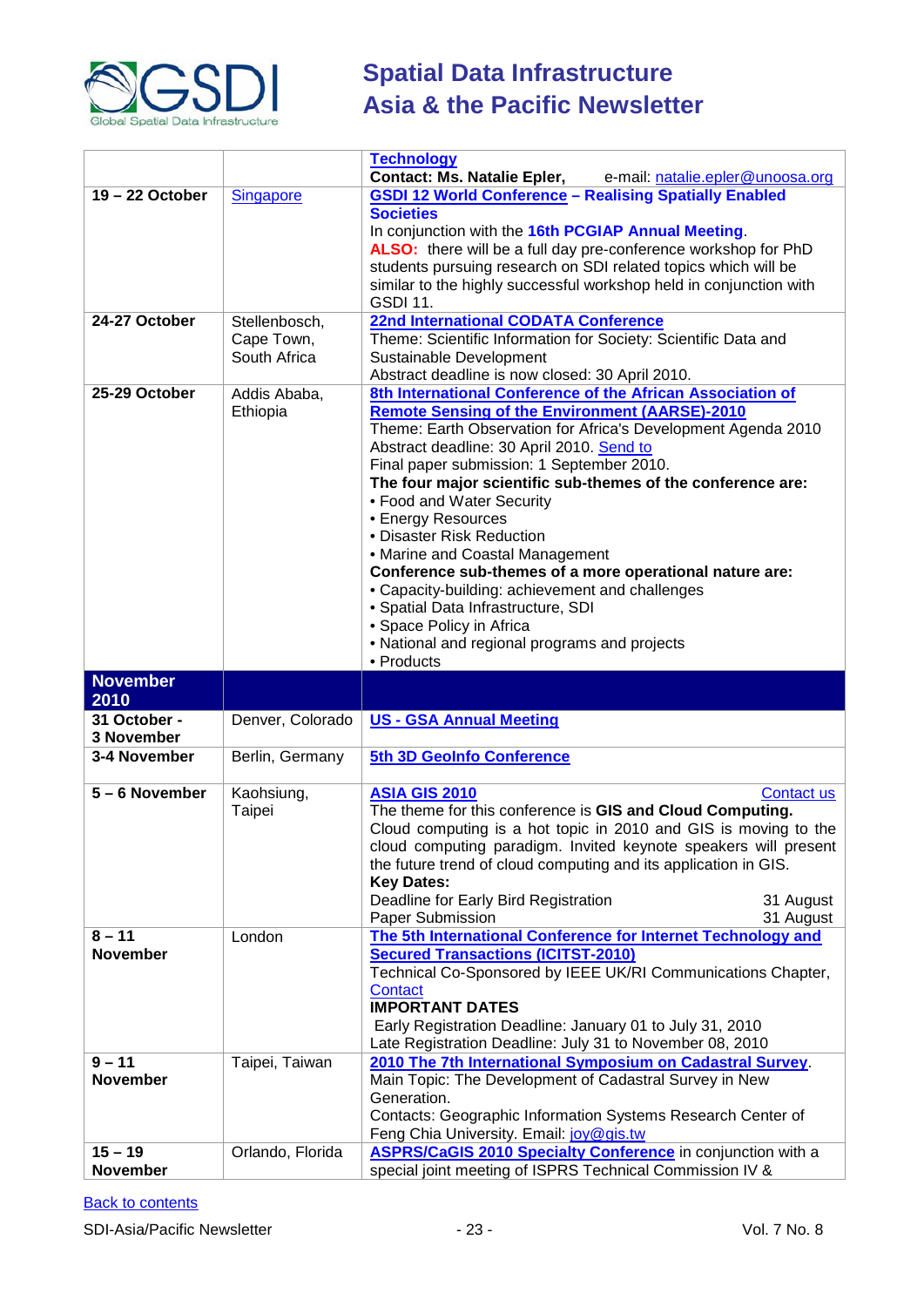

|                                             |                                  | AutoCarta 2010<br><b>Important Dates</b><br>May 1, 2010 - Workshop proposals due<br>May 12, 2010 - Abstracts for papers and posters due<br>June 15, 2010 - Notice of acceptance of all proposals                                                                                                                                                                                                                                                                                                                                                                                                                                                                                                                                                                                                                                                                                                                                                                                                                                                                                                                            |
|---------------------------------------------|----------------------------------|-----------------------------------------------------------------------------------------------------------------------------------------------------------------------------------------------------------------------------------------------------------------------------------------------------------------------------------------------------------------------------------------------------------------------------------------------------------------------------------------------------------------------------------------------------------------------------------------------------------------------------------------------------------------------------------------------------------------------------------------------------------------------------------------------------------------------------------------------------------------------------------------------------------------------------------------------------------------------------------------------------------------------------------------------------------------------------------------------------------------------------|
|                                             |                                  | August 15, 2010 - Presenter registration due<br>September 13, 2010 - Final papers due<br>(to be considered for publication)                                                                                                                                                                                                                                                                                                                                                                                                                                                                                                                                                                                                                                                                                                                                                                                                                                                                                                                                                                                                 |
| $23 - 25$<br><b>November</b><br>"NEW"       | Cape Town,<br>South Africa       | <b>Map Africa 2010</b>                                                                                                                                                                                                                                                                                                                                                                                                                                                                                                                                                                                                                                                                                                                                                                                                                                                                                                                                                                                                                                                                                                      |
| November -<br><b>Dec 2010</b>               |                                  |                                                                                                                                                                                                                                                                                                                                                                                                                                                                                                                                                                                                                                                                                                                                                                                                                                                                                                                                                                                                                                                                                                                             |
| Date not fixed                              | Melbourne,<br>Australia          | 17th Asia Pacific Regional Space Agency Forum                                                                                                                                                                                                                                                                                                                                                                                                                                                                                                                                                                                                                                                                                                                                                                                                                                                                                                                                                                                                                                                                               |
| 28 November -<br>3 December                 | Sydney Australia                 | <b>OGC's Meeting on Business Value of Geospatial Standards</b><br>The Open Geospatial Consortium (OGC) has announced the event,<br>Deriving business value from geospatial standards to be held on<br>June 17, 2010 at the NOAA Silver Spring offices in Maryland. OGC<br>invites government officials, policy makers, senior managers, as<br>well as sales and marketing professionals from across the industry<br>to attend a series of business meetings during the event. The event<br>is part of the OGC's quarterly Technical Committee and Planning<br>Committee meetings. Steven Ramage, OGC's Executive Director,<br>Marketing and Communications said, "I would like to invite<br>professionals to attend a one-day business session at a TC/PC<br>meeting. This invitation is open to OGC members and non-OGC<br>members who want to learn more about the business value of<br>geospatial technology. Silver Spring is the first such meeting and<br>more one-day business sessions are planned for the OGC<br>meetings in Toulouse, France in September and in Sydney,<br>Australia in November-December 2010." |
| 29 November -<br><b>3 December</b><br>"NEW" | Tunisia                          | <b>Fifth Session of the International Conference Geotunis 2010</b>                                                                                                                                                                                                                                                                                                                                                                                                                                                                                                                                                                                                                                                                                                                                                                                                                                                                                                                                                                                                                                                          |
| 30 November -<br>1 December<br>"NEW"        | The Hague,<br><b>Netherlands</b> | <b>European LiDAR Mapping Forum Conference and Exhibition</b>                                                                                                                                                                                                                                                                                                                                                                                                                                                                                                                                                                                                                                                                                                                                                                                                                                                                                                                                                                                                                                                               |
| 1 – 3 December                              | Valencia,<br>Spain               | 6th gvSIG Conference: Knowledge for change<br>The call for papers is now open. As of today communication<br>proposals can be sent to the email address where they will be<br>evaluated by the scientific committee as to their inclusion in the<br>conference program. There are two types of communication: paper<br>or poster. Information regarding to regulations on communication<br>presentations can be found in the reports section. Abstracts will be<br>accepted until September 21st.                                                                                                                                                                                                                                                                                                                                                                                                                                                                                                                                                                                                                            |
| <b>December</b><br>2010                     |                                  |                                                                                                                                                                                                                                                                                                                                                                                                                                                                                                                                                                                                                                                                                                                                                                                                                                                                                                                                                                                                                                                                                                                             |
| 22 December                                 | Kyoto, Japan                     | Japan - Topic Maps Japan 2010                                                                                                                                                                                                                                                                                                                                                                                                                                                                                                                                                                                                                                                                                                                                                                                                                                                                                                                                                                                                                                                                                               |
| <b>January 2011</b><br>18-21 January        | Hyderbad, India                  | <b>MapWorld Forum 2011</b><br>Contact<br><b>NOTE NAME CHANGE TO:</b><br><b>GEOSPATIAL WORLD FORUM 2011</b>                                                                                                                                                                                                                                                                                                                                                                                                                                                                                                                                                                                                                                                                                                                                                                                                                                                                                                                                                                                                                  |
| <b>February 2011</b>                        |                                  |                                                                                                                                                                                                                                                                                                                                                                                                                                                                                                                                                                                                                                                                                                                                                                                                                                                                                                                                                                                                                                                                                                                             |
| $7 - 9$ February<br>"NEW"                   | New Orleans,<br><b>USA</b>       | 11th International LiDAR Mapping Forum 2011                                                                                                                                                                                                                                                                                                                                                                                                                                                                                                                                                                                                                                                                                                                                                                                                                                                                                                                                                                                                                                                                                 |
| <b>April 2011</b>                           |                                  |                                                                                                                                                                                                                                                                                                                                                                                                                                                                                                                                                                                                                                                                                                                                                                                                                                                                                                                                                                                                                                                                                                                             |